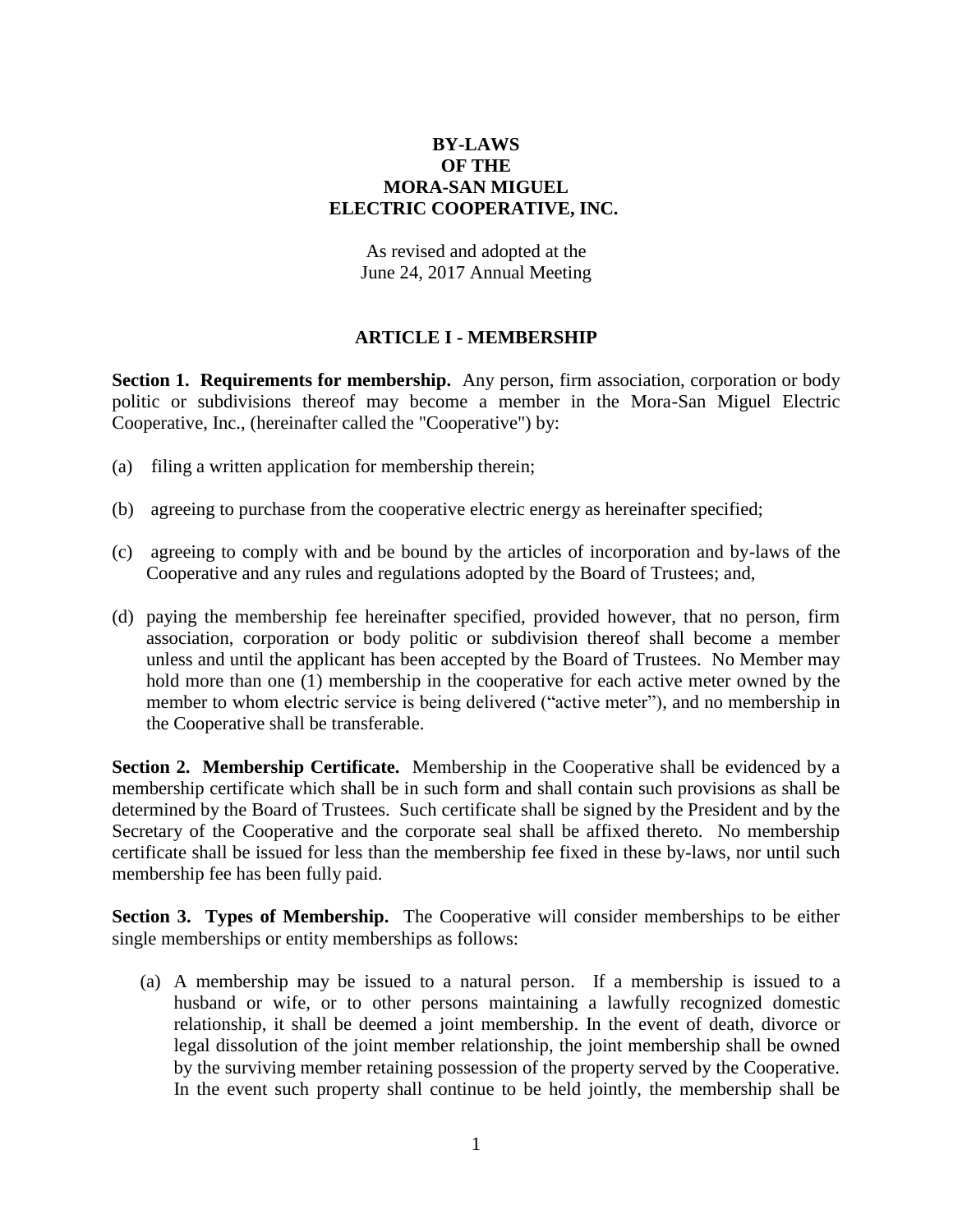considered owned by the person designated by Court order or by that person paying the Cooperative. In the event the joint members own more than one meter and the properties associated with such meters are divided between the joint members, each joint member shall be an individual member with respect to the property and meter retained by such person.

- (b) A membership may be issued to a legal entity, including any firm, association, corporation, limited liability company, business trust, partnership, Federal agency, state or political subdivision thereof, or body politic. Such entity memberships shall be voted by a person designated by the entity in writing. The existence of a private legal entity shall be established by verification with the corporations division of the office of the New Mexico Secretary of State or by presentation of the legal entity's Federal Tax Identification Number.
- (c) in regard to a joint membership, the following rights shall apply:
	- (i) presence at a meeting of either one or both joint members shall be regarded as presence of one member and shall have the effect of constituting a waiver of notice of the meeting;
	- (ii) the vote of one (1) joint member shall be considered to be the vote of both joint members;
	- (iii) a waiver notice signed by one or both of the joint members shall constitute a waiver;
	- (iv) notice to either joint member shall constitute notice to both;
	- (v) expulsion of either joint member shall terminate the joint membership;
	- (vi) withdrawal of either member from the membership shall terminate the joint membership except in the case of death, divorce or other legal dissolution of the joint member relationship;
	- (vii) either, but not both joint members may be elected or appointed as an officer or trustee of the Mora-San Miguel Electric Cooperative, Inc., provided that any person so elected or appointed must meet the qualifications for such office.

**Section 4. Conversion of Sole Membership to Joint Membership.** In the event of the marriage or other legal union of a person who already has a membership in the Cooperative to another person, the membership shall continue to be held in the name of the original member until such time as a statement signed by both the member and the member's spouse or other person maintaining a lawfully recognized domestic relationship is delivered to the offices of the Cooperative directing that the membership be held as a joint membership.

**Section 5. Membership Fee.** The membership fee shall be five dollars for each electric meter providing service to the member, upon the payment of which a member shall be eligible for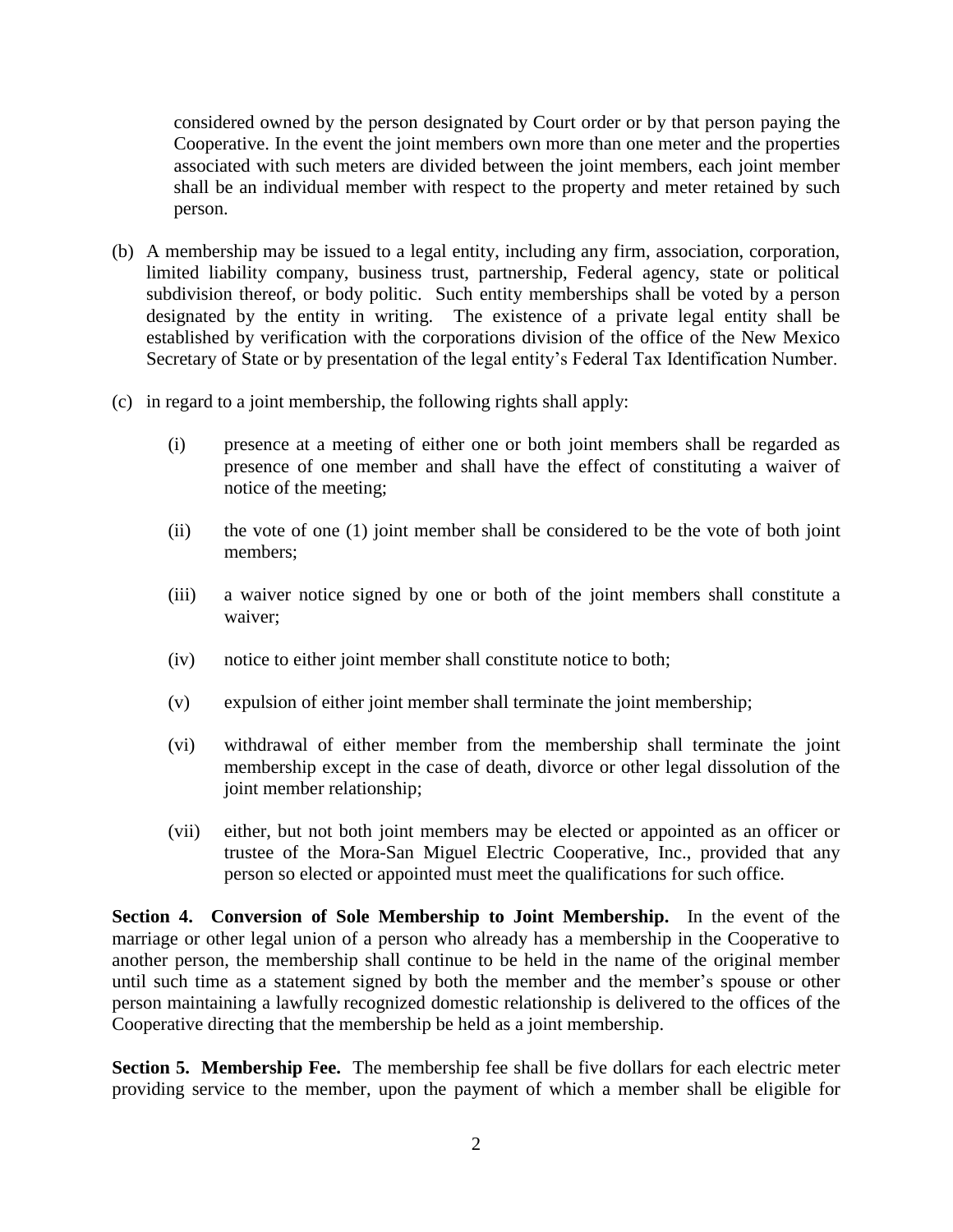service to each such meter.

**Section 6. Purchase of Electric Energy.** Each member shall, as soon as electric energy is available, purchase from the Cooperative all electric energy used on the premises specified on the member's application for membership, and shall pay therefor monthly at rates which shall from time to time be fixed by the Board of Trustees. Provided, however, that the Board of trustees may limit the amount of electric energy which the Cooperative shall be required to furnish to any one member. It is expressly understood that the amounts paid for electric energy in excess of the cost of service are furnished by members as capital and each member shall be credited with a capital so furnished as provided in these by laws. Each member shall pay to the Cooperative such minimum amount per month per meter, regardless of the amount of electric energy consumed, as shall be fixed by the Board of Trustees from time to time. Each member shall also pay all amounts owed by him to the Cooperative as and when the same shall become due and payable.

**Section 7. Termination of Membership.** Any member may withdraw from membership upon compliance with such uniform terms and conditions as the Board of Trustees may prescribe. The Board of Trustees of the Cooperative may by the affirmative vote of a majority of all the trustees, expel any member who shall have refused or failed to comply with any of the provisions of the articles of incorporation, by-laws or rules or regulations adopted by the Board of Trustees, but only if such member shall have been given written notice by the Secretary of the Cooperative that such refusal or failure makes him liable to expulsion and such refusal or failure shall have continued for at least ten days after such notice was given. Any expelled member may be reinstated by vote of the Board of Trustees or by vote of the members at any annual or special meeting.

Upon the withdrawal, death, cessation of existence or expulsion of a member, the membership of such member shall thereupon terminate, and the membership certificate of such member shall be surrendered forthwith to the Cooperative. Termination of membership in any manner shall not release a member or the member's estate from any debts due the Cooperative. If service is discontinued to a member of the Cooperative at the request of the member, for non-payment for electric service available, or for other violations of by-laws, or rules or regulations of the Cooperative, without prior arrangements made for re-connection within sixty (60) days of such discontinuance, such member so disconnected shall forfeit the membership and return the membership certificate. The failure of such former member to return the membership certificate to the Cooperative shall not prevent the membership from being considered terminated and cancelled.

# **ARTICLE II - RIGHTS AND LIABILITIES OF MEMBERS**

**Section 1. Property Interests of Members.** Upon dissolution and after (a) all debts and liabilities of the Cooperative shall have been paid, and (b) all capital furnished through patronage shall have been retired as provided by these by-laws, the remaining property and assets of the Cooperative shall be distributed among the members and former members in the proportion which the aggregate patronage of each bears to the total patronage of all such members, unless otherwise provided by law.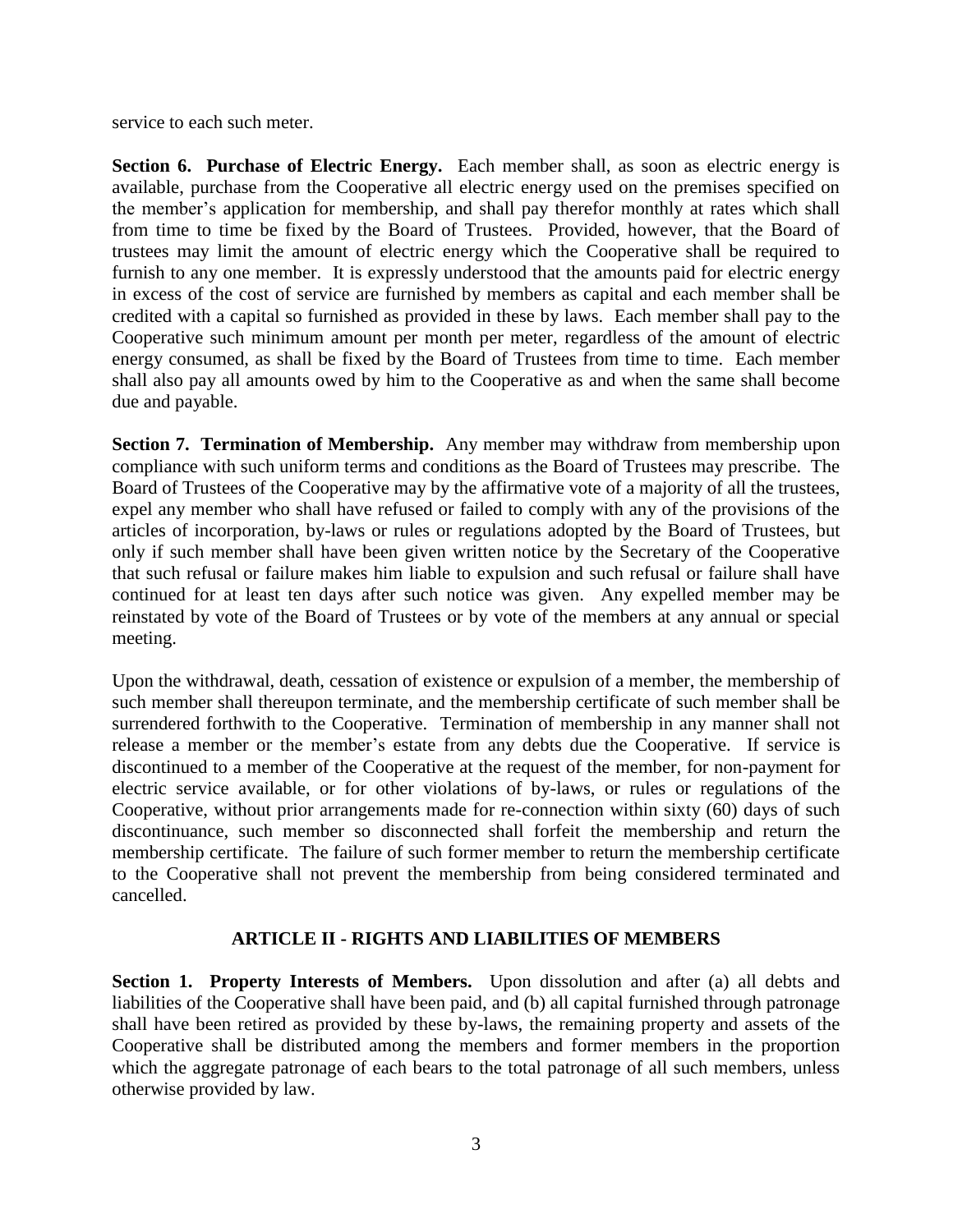**Section 2. Non-liability for debts of the Cooperative.** The private property of the members shall be exempt from execution or other liability for the debts of the Cooperative and no member shall be individually liable or responsible for any debts or liabilities of the Cooperative.

**Section 3. Voting Qualifications.** No member may vote in any election unless they have been approved as a member of the Cooperative by the Board of Trustees at least thirty (30) days prior to such election.

**Section 4. Legal Counsel.** At any MSMEC election where board members or individuals are seeking to be elected or re-elected to the board of trustees, MSMEC shall not provide or pay for legal counsel for any board member or individual vying for the position.

# **ARTICLE III - MEETING OF MEMBERS**

**Section 1. Annual Meeting.** The annual meeting of the members, beginning with the year 1967, shall be held on the last Saturday in June of each year, at such place in the county of Mora, State of New Mexico as designated in the notice of the meeting, for the purpose of passing upon reports for the previous fiscal year and transacting such other business as may properly come before the meeting. Failure to hold the annual meeting at the designated time shall not work as forfeiture or dissolution of the Cooperative. The Mora San Miguel Electric Cooperative shall provide polling places as needed in all five districts of the Cooperative.

**Section 2. Special Meetings.** Special meetings of the members may be called by resolution of the Board of Trustees, or upon a written request signed by any three trustees, by the President, or by ten per cent or more of all the members, and it shall thereupon be the duty of the Secretary to cause notice of such meetings to be given as hereinafter provided. Special meetings of the members may be held at any place within the county of Mora, State of New Mexico, specified in the notice of the special meeting. The Mora San Miguel Electric Cooperative shall provide polling places as needed in all five districts of the Cooperative.

**Section 3. Notice of Members' Meetings.** Written or printed notice stating the place, day and hour of meeting at which business other than that listed in Section 6 of these articles to be transacted, and the purpose or purposes for which the meeting is called, shall be delivered no less than ten (10) days nor more than twenty-five (25) days before the date of the meeting, either personally or by mail, by or at the direction of the Secretary, or upon the default in duty by the Secretary, by the persons calling the meeting, to each member. If mailed, such notice shall be deemed to be delivered when deposited on the United States Mail addressed to the member at the member's address as it appears on the records of the Cooperative, with postage thereon prepaid. The failure of any member to receive notice of an annual or special meeting of members shall not invalidate any action which may be taken by the members at any such meeting.

**Section 4. Quorum.** A quorum shall consist of five percent of the total membership, present in person, or one hundred members, present in person, whichever is less. For purposes of establishing a quorum each member shall be counted as one person for each active meter owned by that member. If less than a quorum is present at any meeting, the meeting shall adjourn. The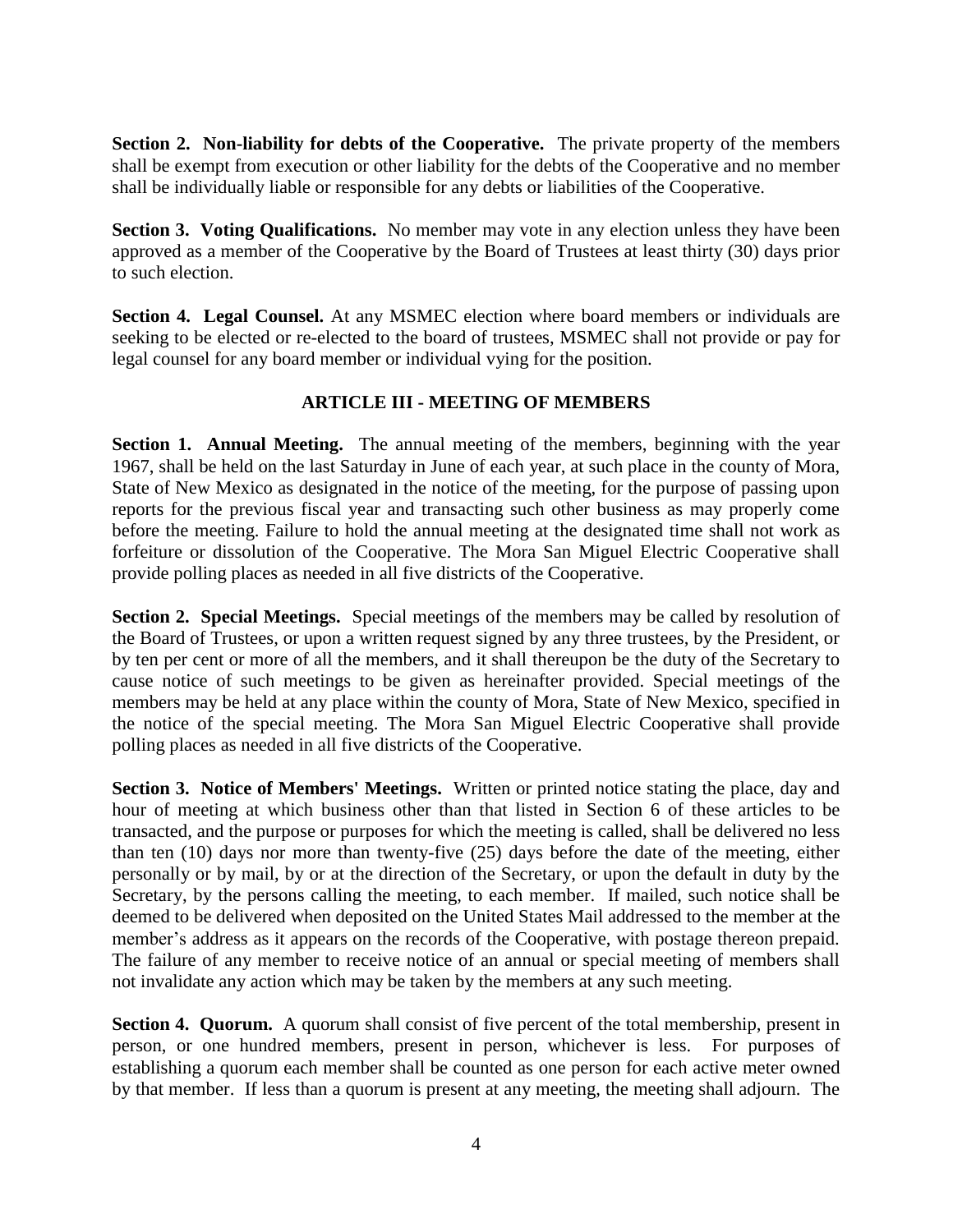determination as to whether or not a quorum is present shall be made one hour after the announced starting time of the meeting. In the event the membership at such meeting is to vote for a Trustee, and no quorum is present, and no competition for office, the incumbent Trustee shall continue in office for an additional term of three years. If there is competition and no quorum, the meeting shall be adjourned and be rescheduled within 30 days. If no quorum can be obtained at the rescheduled meeting, the incumbent will continue in office for an additional term of three years.

**Section 5. Voting.** At any Annual or Special Meeting, where MSMEC members are to vote on by-laws or election, MSMEC shall provide polling places in Mora, Las Vegas, San Miguel and Pecos, NM. Members voting at these sites shall be counted toward the quorum. Voting shall be in a public place and commence and end simultaneously.

(a) Eligibility for voting in Annual or District elections shall be determined by the location(s) of the active meter(s) owned by the member. Each member shall be entitled to one vote for each active meter owned by the member and each member shall be treated as a separate "member" of the Cooperative for each active meter for voting purposes under the New Mexico Rural Cooperative Act Section 62-15-8(G). A member may vote in a District election in each District in which the member owns an active meter. Each vote shall be cast only in the District in which the active meter is located. Any member in line at the time the polls close shall be allowed to vote.

**Section 6. Order of Business.** The order of business at the annual meeting of the members and, so far as possible, at all other meetings of the members, shall be essentially as follows:

- 1. Determination that a quorum is present.
- 2. Reading of a notice of the meeting and proof of the due publication or mailing thereof, or the waiver or waivers of the meeting, as the case may be.
- 3. Reading of unapproved minutes of previous meeting of the members and the taking of necessary action thereon.
- 4. Presentation and consideration of reports of officers, trustees and committees.
- 5. Unfinished business.
- 6. New business.
- 7. All other business which may come before the meeting or any adjournment or adjournments thereof.
- 8. Adjournment.

# **ARTICLE IV - TRUSTEES**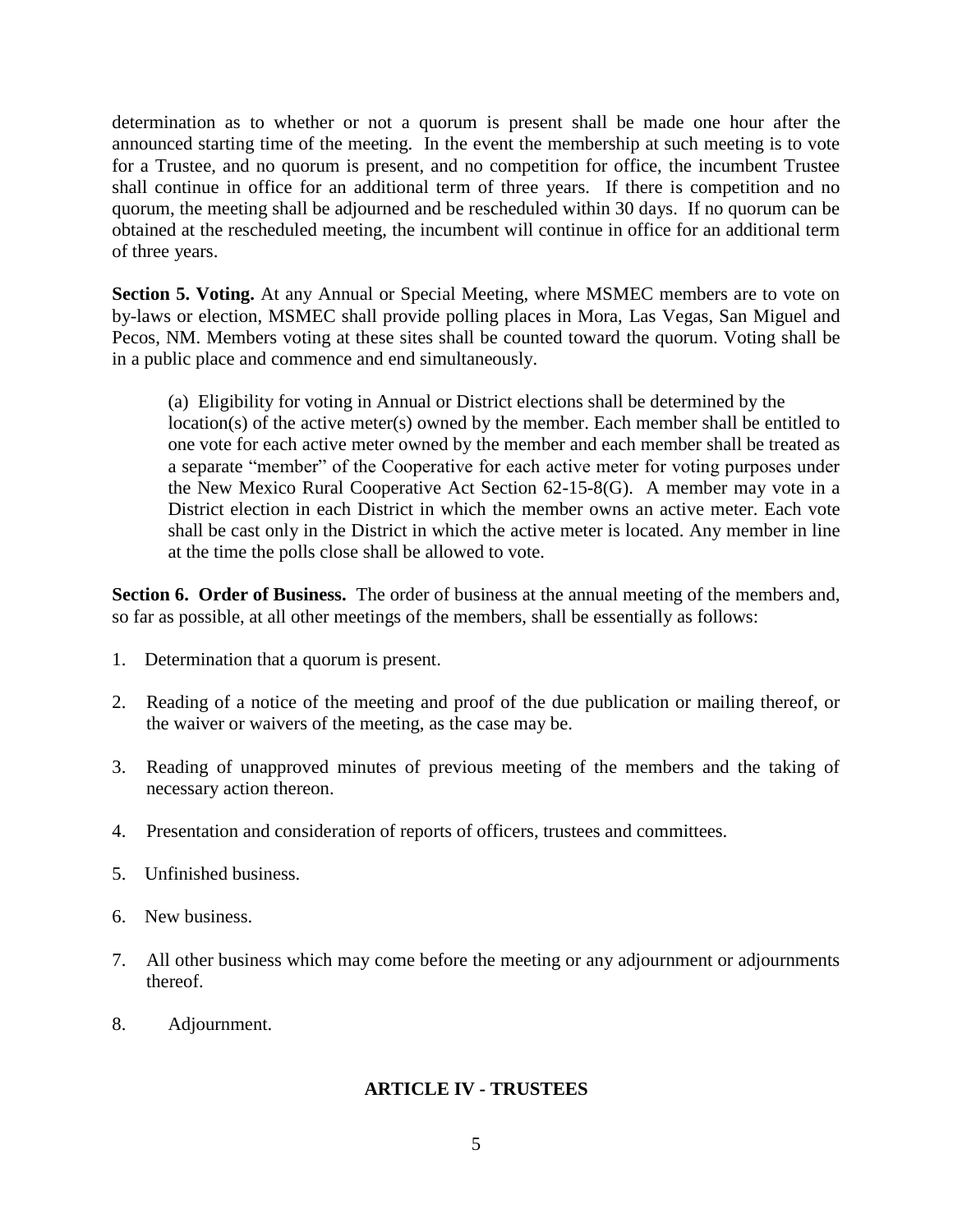**Section 1. General Powers.** The business and affairs of the Cooperative shall be managed by a Board of five trustees who shall exercise all of the powers of the Cooperative except such as are by law, the Articles of Incorporation or these by-laws conferred or reserved to the members.

**Section 2. Election and Tenure.** All members of the Board of Trustees holding office at the date of adoption of this amendment shall continue to hold office until expiration of their term of office. Beginning with the year 2018 Trustees shall be elected as follows:

a. One trustee shall be elected in each district

District No. 1 - One (1) Trustee District No. 2 - One (1) Trustee District No. 3 - One (1) Trustee District No. 4 - One (1) Trustee District No. 5 - One (1) Trustee

After Adoption of this amendment, the first year in which a trustee election is slated for a particular district, that election shall be the election for the Trustee position for that district. Thereafter, trustees shall be elected in each district for a term of three (3) years according to the number of trustees whose term expires at the annual meeting following each district election.

b. The total Board membership shall be five (5).

**Section 3. Qualifications.** No person shall be eligible to become or remain a trustee or to hold any position of trust in the Cooperative who:

- (a) is not a member and a bonafide resident of the district the member represents in the area served or to be served by the Cooperative, or
- (b) is an owner of a competing enterprise, or
- (c) misses three (3) consecutive monthly board meetings without a valid doctor's written statement (Exceptions: Military duty), or
- (d) is a former employee of the Cooperative within the last three years, or
- (e) is a former employee who was terminated for cause or
- (f) violates the Nepotism policy set forth in Section 12 of this Article IV, or
- (g) has been convicted of a felony.

Upon establishment of the fact that a trustee is holding office in violation of any of the foregoing provisions, it shall immediately become incumbent upon the Board of Trustees to remove such trustee from office.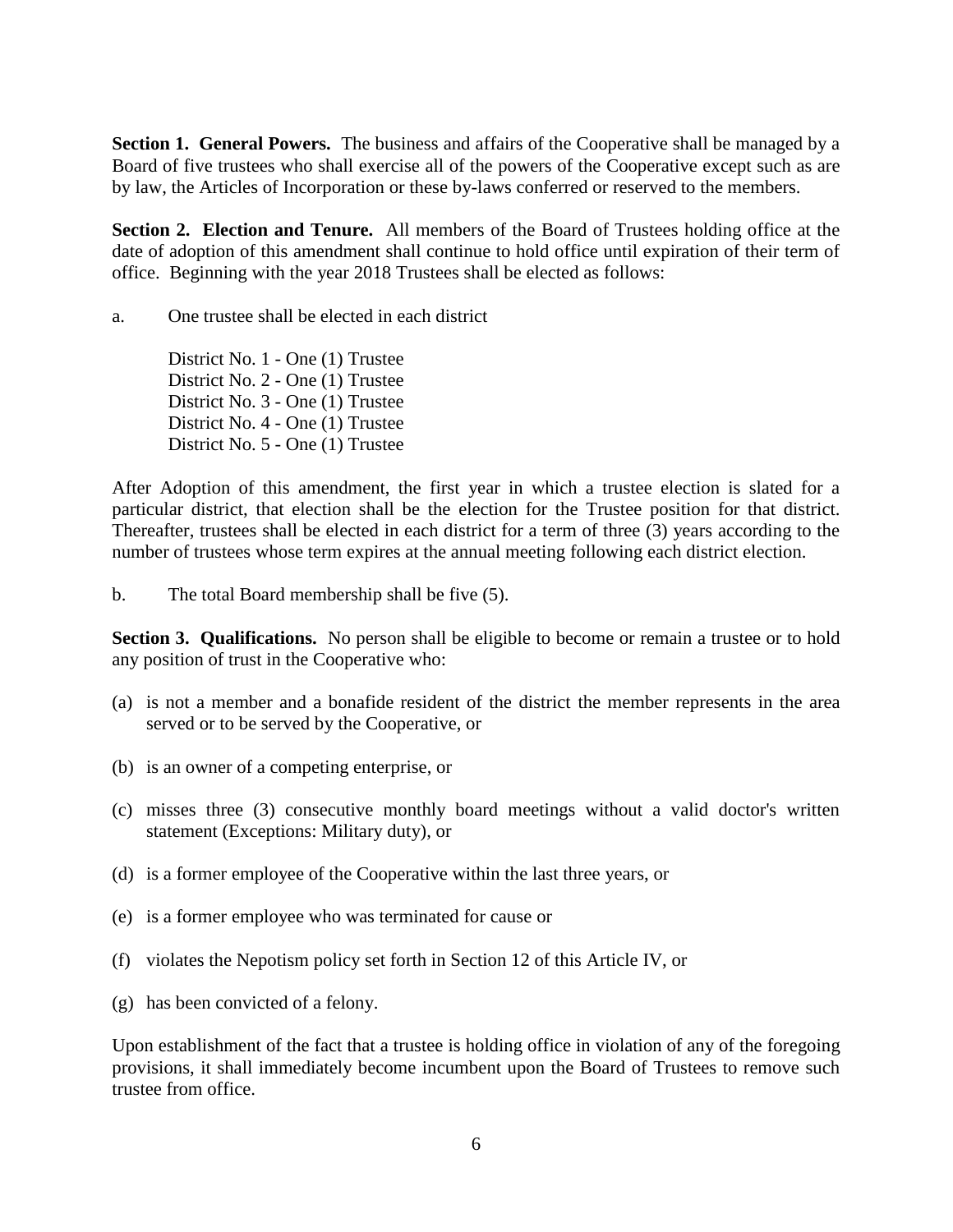Nothing contained in this section shall affect in any manner whatsoever the validity of any action taken at any meeting of the Board of Trustees.

**Section 4. District.** The territory served or to be served by the Cooperative shall be divided into five (5) districts, each of which shall contain as nearly as possible the same number of members. Trustees elected from each district will be apportioned so that each member of the Board represents substantially the same number of members. The original five (5) districts shall be as follows:

- 1. Chacon-Mora-Holman-Guadalupita-Buena Vista N. of 518-Ledoux-N & S El Carmen-Lucero-Penasco Blanco Mora Co.- Turquillo-Upper Gascon Mora Co.-Vallecitos
- 2. Rociada-Rainsville E. of 442-Mineral Hill-Sapello-Trujillo-Valmora-Watruos E. of Wagon Mound-Golondrinas-El Porvenir- Las Tusas – Buena Vista E. of 518 – Gallinas - Manuelitas - Ojo Feliz - Onava-Pendaries-South Commerce-Trout Springs-Las Dispensas- La Cueva E. of 442
- 3. Anton Chico-Bernal-Chapelle-Ribera-Romeroville S. of I-25-Sheridan-Villanueva-Blanchard-Los Montoyas -Myers-Sena-San Miguel-Tecolote E. of I-25 -Telcolotito
- 4. Glorieta-Rowe-Gabaldon-Ilfeld N. of RR Tracks-Ojitos Frios-San Jose-Valencia-Glorieta Estates - La Manga-Lagunas - Pajarito-San Pablo-Serafina N. of I-25 - San Geronimo S. of Co. Rd. A18A-Falls Creek S. of Co. Rd. A18A-Frontage Rd. 50 S.
- 5. Pecos-Cowles-Dalton Canyon-Grass Mountain-Holy Ghost- Terrero-Tres Lagunas-Bull Creek N. of Forest Rd. 86-Cow Creek N. of Forest Rd. 86-El Macho-La Joya North Hwy. 50-Upper La Cueva Rd. East-Lower La Posada-Upper La Posada- N. Glorieta Creek-Pecos State Rd. 223 North-E Pecos Rd. -Pecos St. Rd. 63 N of Glorieta Creek

Not less than sixty (60) days before any meeting of the members at which Board members are to be elected, the Board may review the composition of the several districts and, if it should find inequalities in representation which could be corrected by a redelineation of districts, the Board may reconstitute the districts, so that each shall contain nearly as possible the same number of members.

**Section 5. District Meetings.** Not less than thirty (30) days, or more than sixty (60) days before each Annual Meeting, the Board shall call a separate meeting of the members of each district in which a vacancy exists for the purpose of electing a member to the Board of Trustees to represent the members located within such district. All such district meetings shall be held in a public building within the geographic boundaries of the district. If there is no public building within the district, then the meeting may be held in a private residence as approved by a majority of the Board.

**Section 6. Notice of District Meetings.** Written or printed notice stating the place, day, and hour of the meeting shall be delivered not less than seven (7) days before the date of each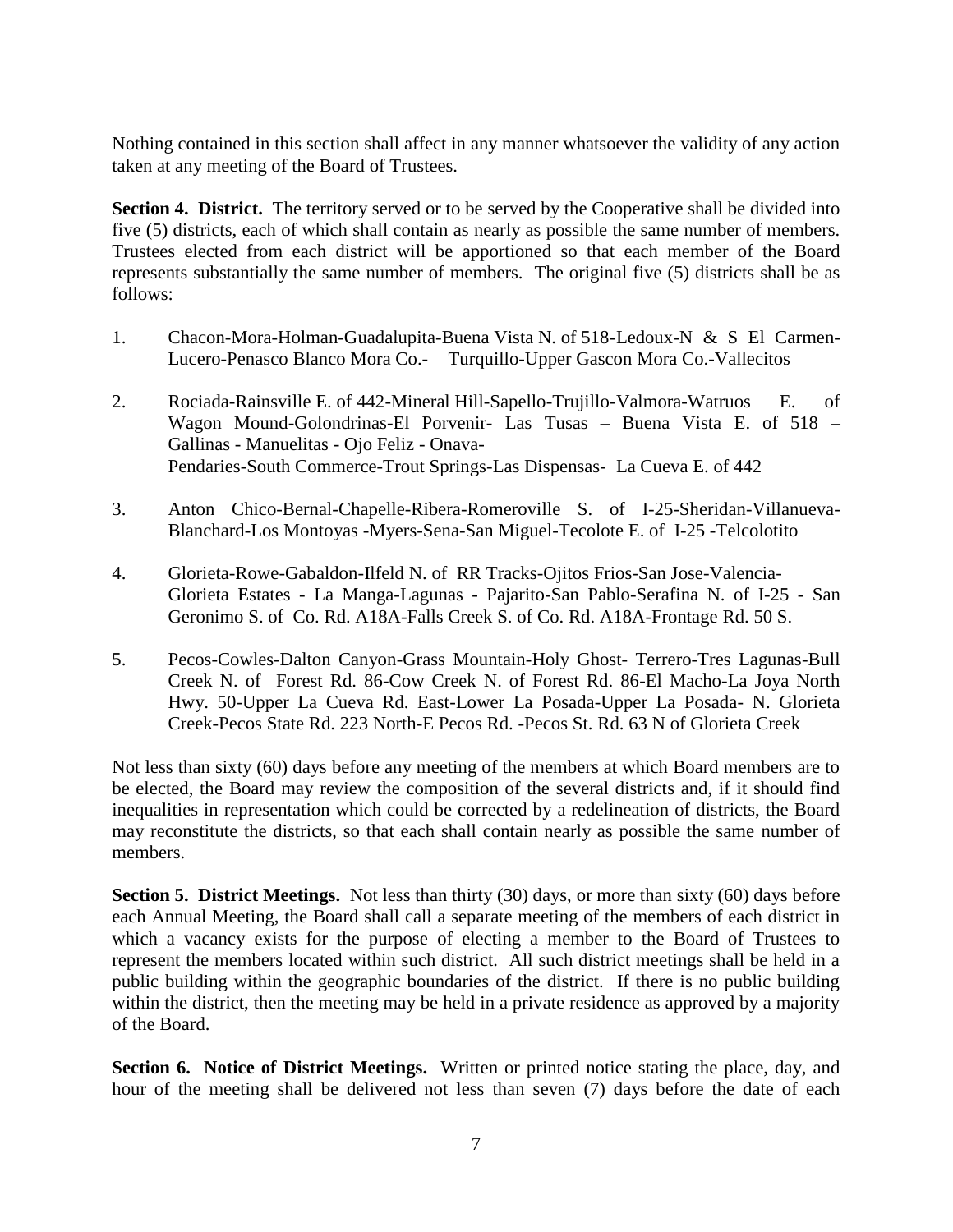meeting, either personally or by mail, by or at the direction of the Secretary, to each member of the district. The notice shall indicate the district to which each member belongs, and shall state that election of a Board Member is to be the purpose of the meeting. It shall also contain the name of all nominees to be voted on at said election.

**Section 7. Nominations.** Not less than thirty (30) days or more than sixty (60) days before each district meeting, any member residing in the voting district may file a petition for the office of Board Member. Said petition must bear the signatures of twenty-five or more members of the district. Such nominations by petitions shall be posted at the principal office of the Cooperative at least fifteen (15) days before the district meeting.

**Proclamation of Election.** Not less than sixty (60) days, nor more that ninety (90) days, before each district meeting, the Secretary shall cause notice to be mailed of the district meetings. Such notices may be mailed in conjunction with other Cooperative business and may be mailed to all members of the Cooperative regardless of district. The notice of election shall read as follows:

## Proclamation of Election

Notice is hereby given to you that an election of Trustees in District \_\_\_\_\_\_\_\_\_\_\_\_\_\_\_\_\_ of the Mora-San Miguel Electric Cooperative, Inc. will be held. Any member wishing to become a candidate for the Board of Trustees of the Mora-San Miguel Electric Cooperative, Inc., must file in the office of the Cooperative in Mora, Mora County, New Mexico, not Later than the \_\_\_\_ day of \_\_\_\_\_\_\_\_\_\_\_\_\_ a petition for nomination for the office of Board Member. Said petition must bear the signatures of 25 or more members of the district in which such candidate resides. Forms of Petition are available in the offices of the Mora-San Miguel Electric Cooperative, Inc.

**Section 8. Election.** At any district election/meeting of the members the quorum shall consist of one percent of the members in that district. If less than a quorum is present at the time stated in the notice of the meeting, the meeting shall adjourn and be rescheduled within 30 days. If no quorum can be obtained at the rescheduled meeting, the affairs of cooperative shall remain the same until the next regularly scheduled district meeting/election and the incumbent will continue in office for an additional term of three years.

- 1) At any district election if there is competition the election shall continue, no quorum being required and a majority vote prevails. If there is no competition, the incumbent shall remain in office for an additional three year term. MSMEC shall provide one polling place in the most centralized populated area of that district in a public place.
- 2. Each member in attendance at the district membership meeting shall be entitled to one vote for each active meter located in the district providing service to such member. No members at any district membership meeting shall be permitted to vote by proxy or mail. The President, Vice-President or Secretary of the Cooperative may act as Chairman and preside over any district membership meeting, or a chairman may be selected from the members present.
- 3. A Secretary for said meeting may be furnished by the Cooperative or selected by the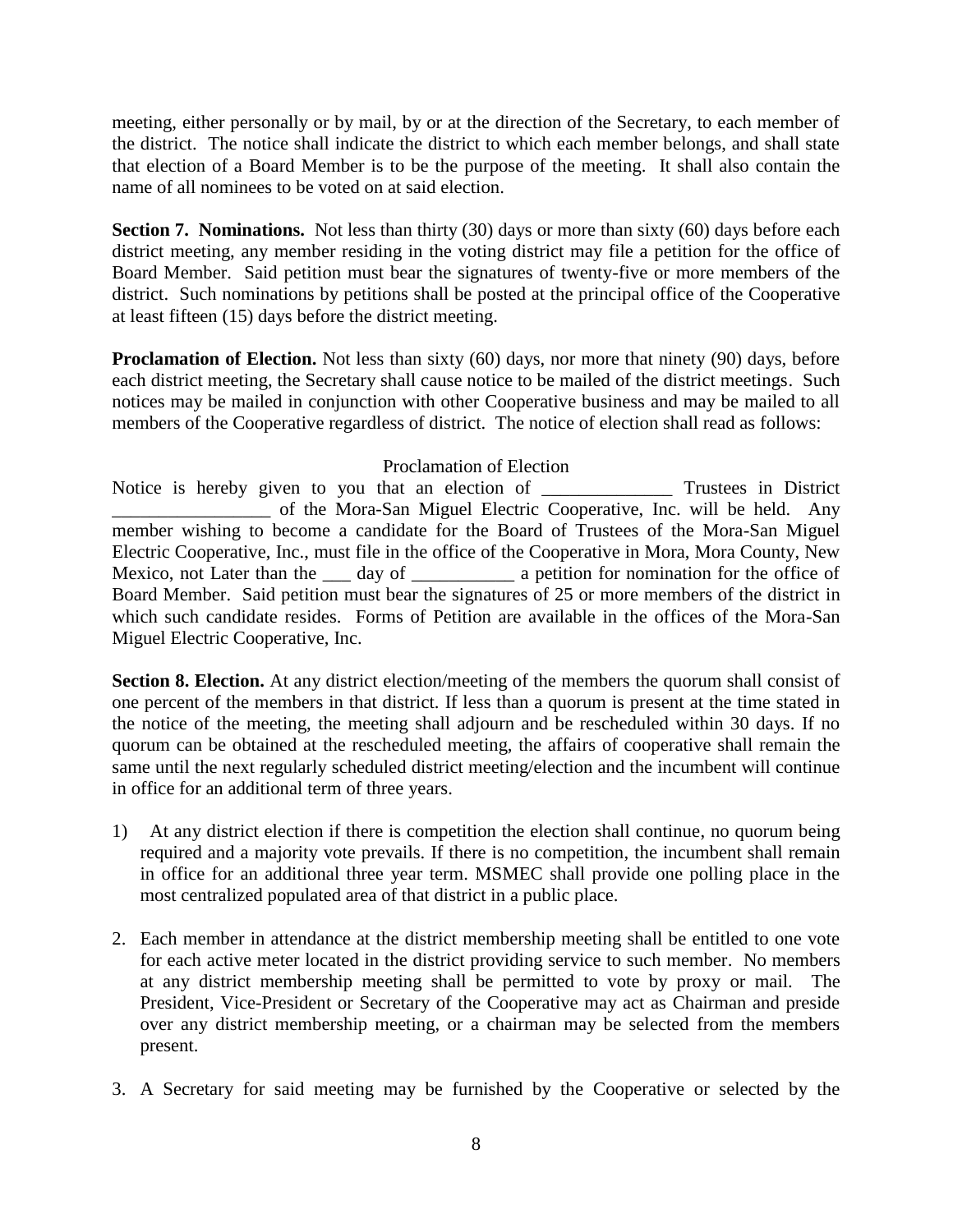members present, which Secretary shall record the proceedings of said meeting and together with the Chairman, shall certify said proceedings to the Board.

- 4. The Board Member elected at the district membership meeting must be an actual resident of the voting district from which the Board Member is elected. The Board Member shall take office and assume the duties and responsibilities thereof at the first meeting of the Board, whether special or regular, after the annual membership meeting as provided by Article V, Section 1.
- 5. Should a Board Member move his or her place of residence from the Board Member's voting district, a vacancy in such Board Member's office shall be declared by the Board of Trustees, and a Board Member from said district to fill the unexpired term shall be named as is provided in and by these bylaws.
- 6. Any error or omission in the giving of notice of the holding of any meeting as herein provided, shall not affect in any manner whatsoever the validity of the election of any Board Member.
- 7. The Board of Trustees is empowered to adopt policies for the conduct of elections which shall provide for proper control and canvassing of the membership votes.

## **Section 9. Removal of Trustees**

**1. Removal by Members.** Any member may bring charges against a Trustee by filing such charges in writing with the Secretary of the Cooperative, together with a petition signed by at least ten per centum of the members of the Cooperative. The charges and specifications against a Trustee must relate to the conduct of the Trustee in regard to the affairs of the Cooperative. The petition referred to above must set forth, above signature lines, the specifications and charges brought against the Trustee. The petition must also set forth the name of the member or members bringing such charges. Upon receipt of a petition and charges, the Secretary of the Cooperative shall advise the Trustee in writing of the charges and shall establish a date for a meeting of the District membership of the District which selected the subject Trustee. The purpose of this meeting shall be to hear evidence and to decide whether to conduct a recall election. The meeting date shall be at least forty (40) days, but not more than sixty (60) days from the date of presentation of the petition to the Cooperative. The Trustee charged shall be heard in person or by counsel and shall be permitted to present evidence in respect to the charges. The person or persons bringing the charges against him shall have the same opportunity. The order of presentation shall be as follows: the person or persons bringing the charges shall present evidence; the Trustee shall then be permitted to present evidence; the person or persons bringing the charges shall then be permitted to address the meeting and the Trustee may then address the meeting. No rebuttal or surrebuttal will be permitted in the closing arguments of the meeting.

Legal counsel for the Cooperative shall conduct the meeting and shall be charged with the determination as to whether or not the charges are sufficiently specific to permit the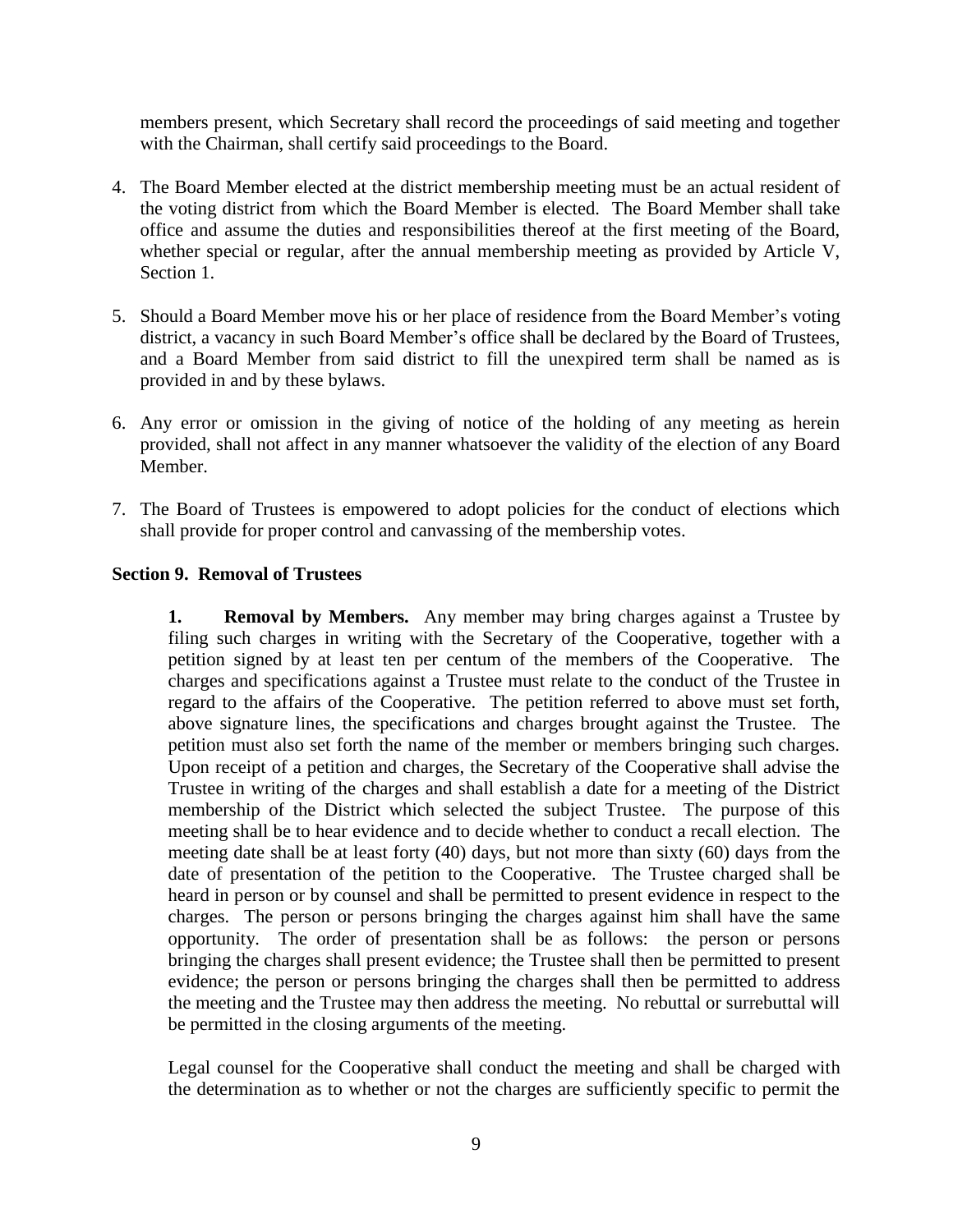Trustee to answer thereto and the legal counsel for the Cooperative shall also be charged with the obligation of determining whether or not there is evidence in support of each charge. In the event no evidence is presented, the Membership shall not vote.

Following the presentation of the evidence by the members and the members of the Board of Trustees, those present at the meeting shall vote by secret, written ballot. In the event of a majority vote to recall the Trustee, then and in that event, a special meeting of the District from which the Trustee has been elected, the members of the entire Cooperative, shall be notified of a special meeting to be held for the purpose of voting whether or not the member shall be recalled. The meeting shall be called within thirty (30) days. In the event of a majority of the members of the Cooperative or the district members present at the recall election meeting should vote in favor of recall, then the recalled member shall immediately cease to serve as a member of the Board of Trustees.

2. **Removal by Trustees.** Upon a Trustee's loss of membership status under Article III of these Bylaws, loss of eligibility or qualification under this Article IV or other disqualification set forth in this Section 9, the Board may remove a Trustee from office and such Trustee's seat may be declared vacant by the remaining members of the Board and such vacancy shall be filled in accordance with Section 10 of this Article IV**.**

A Trustee may be removed by the Trustees for failure to abide by the following standards of conduct after reasonable notice:

a. General Conduct of Board Members. Trustees shall conduct themselves, personally, and professionally, in accordance with the highest ethical standards. Trustees shall refrain from (a) interfering with, or endeavoring to exercise undue influence upon, the General Manager any other employee or agent of the Cooperative in the performance of their duties, and (b) comporting themselves in any manner as to encourage or promote insubordination on the part of employees of the Cooperative or to undermine proper support of, and respect for, the General Manager, any other Trustee, employee or agent of the Cooperative.

b. Conduct with Respect to Fellow Trustees. Regardless of the personal relations or differences between Board members, they should respect each other in the following ways:

(1). Each Board member should allow ample opportunity for every other Board member to speak on any matter being considered by the Board of Trustees and listen carefully to the opinions and factual observations of the other Board members.

(2). Except when in the best interest of the Cooperative, Board member shall not reveal differences of position among Board members on matters considered and acted upon by the Board of Trustees, except to other Board members or the General Manager. This standard applies to informal as well as formal communications.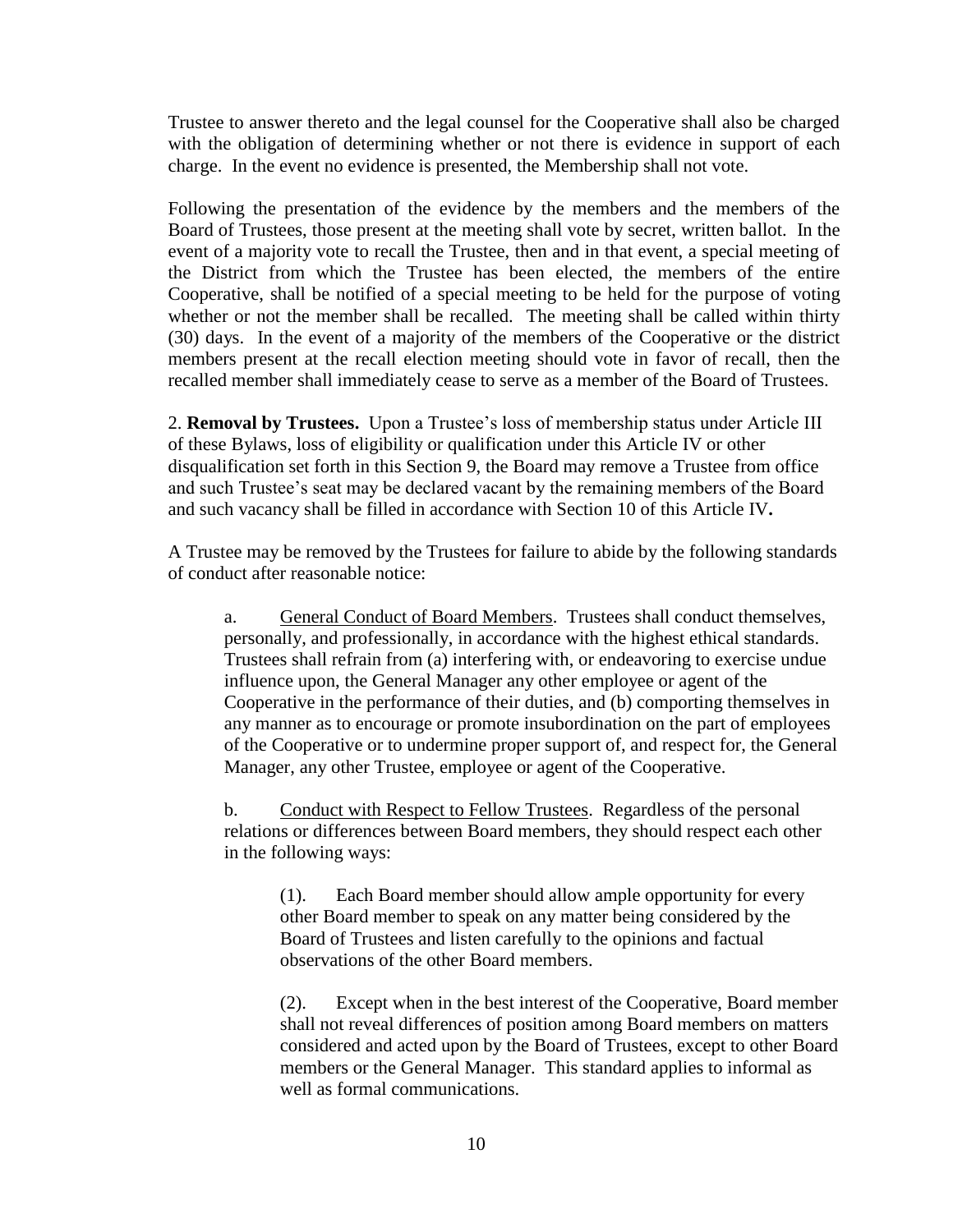**Section 10. Vacancies.** Subject to the provisions of the by-laws with respect to filling vacancies due to lack of a quorum at an annual or district meeting, all vacancies due to the death, resignation or removal of a Trustee, shall be filled by special election. A special election of the district of which such member was elected shall be held within ninety (90) days from the date of the death, resignation or removal of a Trustee. The election shall be held for the purpose of filling the unexpired term.

**Section 11. Compensation.** The Cooperative may reasonably reimburse actual expenses based on the requirements of written board policy and may reasonably compensate Trustees for actual service through payment of a fixed fee ("per diem"), as determined in the Board's reasonable discretion, for attending any:

- 1. Monthly Board Meeting;
- 2. Special Board Meetings; or
- 3. Function involving the Cooperative; or
- 4. Meeting of State, National or other Cooperative or industry organization, or
- 5. Function reasonably enhancing the Trustee's ability to serve as a Trustee.

A presumption of reasonableness shall attach to the amount of the per diem if the average reportable compensation for Trustees of the Cooperative does not exceed the statewide average reportable compensation for trustee of all other New Mexico electric cooperatives by more than 10%.

No Trustee shall receive compensation for serving the Cooperative in any other capacity, nor shall any Close Relative of a Trustee receive compensation for serving the Cooperative, unless the payment and amount of compensation shall be specifically authorized by a vote of the members or such payment and amount shall be specifically authorized by the remaining Trustees upon their certification of such as an emergency measure. However, a Trustee who is also an Officer of the Board, and who as such performs regular or periodic duties of a substantial nature for the Cooperative in its fiscal affairs, may be compensated in such amount as shall be fixed and authorized in advance of such service by the remaining Trustees.

Notwithstanding the forgoing and irrespective of whether otherwise allowed by law, the Cooperative shall not on behalf of its Trustees pay pensions or establish pension plans, pension trusts, bonus plans, health insurance plans, savings plans and any other incentive plans for the benefit of Trustees, regardless of whether any such plans may from time to time be established for employees of the Cooperative. However, if the terms of any such plan so allow, Trustees may use their per diem payments or other funds for the purpose of paying the entire premium associated with their participation in such plans.

**Section 12. Nepotism.** No close relative or domestic partner of a Trustee shall be employed by the Cooperative who is a third degree relation by blood or marriage nor shall a Trustee serve while a person who is a domestic partner or third degree relation by blood or marriage is employed by the Cooperative. This includes a Trustee's parent, grandparent, spouse, sibling, child, step child, grandchild, great grandchild, aunt/uncle, niece/nephew, grandniece/nephew,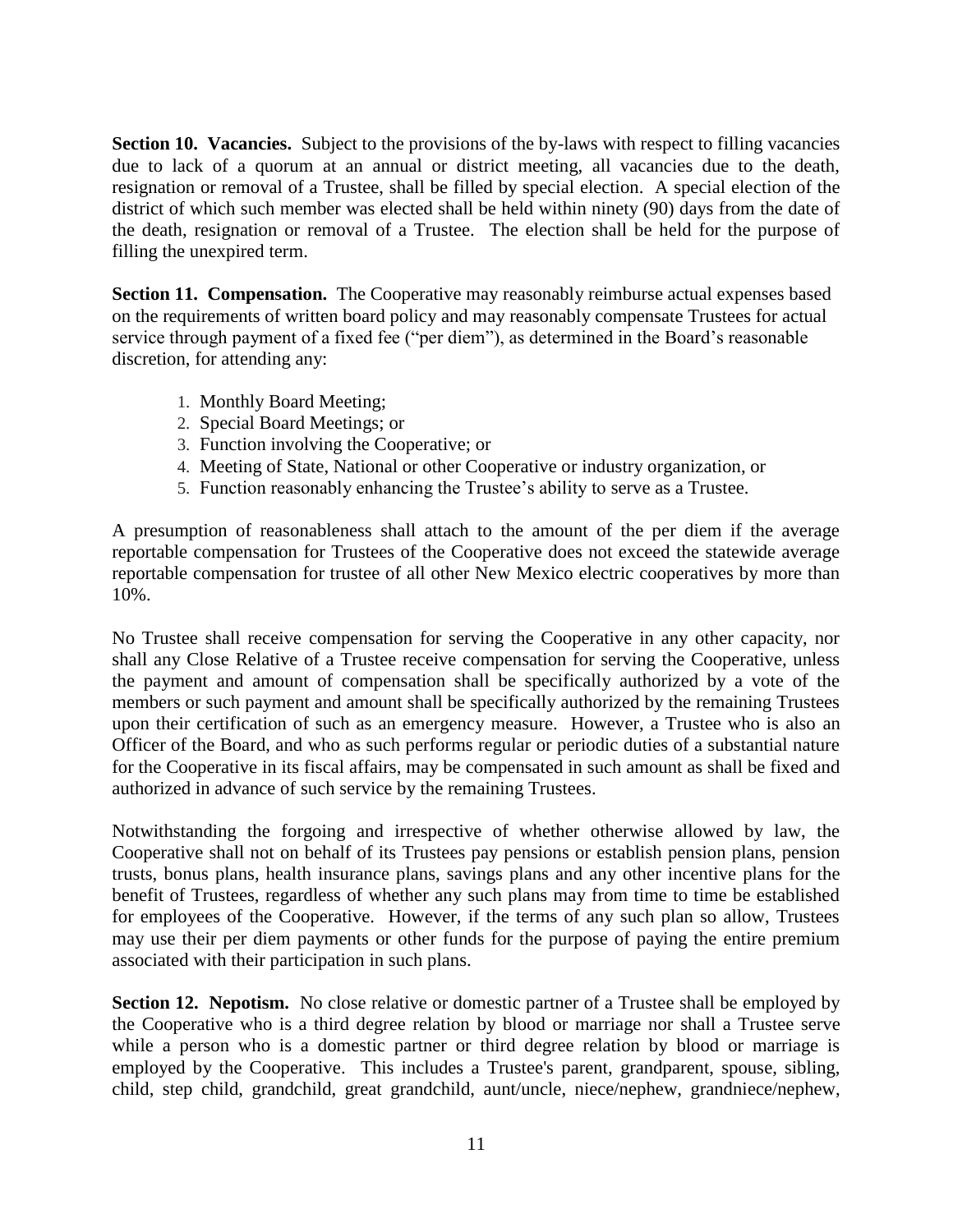first cousin and second cousin.

# **ARTICLE V - MEETING OF TRUSTEES**

**Section 1. Regular Meetings.** A regular meeting of the Board of Trustees shall be held without notice other than this by-law, immediately after, and at the same place as, the Annual Meeting of the Members. A regular meeting of the Board of Trustees shall also be held monthly at such time and place in Mora County, New Mexico, as the Board of Trustees may provide by resolution. Such regular monthly meetings may be held without notice other than such resolution fixing the time and place thereof.

**Section 2. Special Meetings.** Special Meetings of the Board of Trustees may be called by the President or by any three (3) Trustees, and it shall thereupon be the duty of the Secretary to cause notice of such meeting to be given as hereinafter provided. The President of the Trustees calling the meeting shall fix the time and place for the holding of the meeting.

**Section 3. Notice of Trustees Meeting.** Written notice of the time, place and purpose of any special meeting of the Board of Trustees shall be delivered not less than five (5) days previous thereto, either personally or by mail, by or at the direction of the Secretary, or upon a default in duty by the Secretary, by the President or the Trustees calling the meeting to each Trustee. If mailed, such notice shall be deemed to be delivered when deposited in the United States Mail addressed to the Trustee at the Trustee's address as it appears on the records of the Cooperative, with postage thereon prepaid.

**Emergency Meeting.** In the event that an emergency arises, as determined by the President, the members of the Board of Trustees may be given telephonic notice of an emergency meeting, said notice to be given at least six (6) hours prior to the emergency meeting of the Board of Trustees. The President shall also be authorized to order that a telephone poll of the Board of Trustees be taken. In the event such telephone poll is taken, the Secretary shall direct that person taking the telephone poll shall prepare a statement reciting the question presented and the vote of each member polled. A simple majority of the Board of Trustees shall control on any emergency measure and the record of the emergency and/or the telephone poll shall be entered in the minutes of the Cooperation at the next regular meeting of the Board of Trustees.

**Section 4. Quorum.** A Majority of the Board of Trustees present in person shall constitute a quorum, provided that if less than such majority of the Trustees is present in person at said meeting, a majority of the Trustees present may adjourn the meeting, from time to time; and provided further, that the Secretary shall notify any absent Trustee of the time and place of such adjourned meeting. The act of the majority of the Trustees present at a meeting at which a quorum is present shall be the act of the Board of Trustees. Trustees participating in a meeting telephonically shall not be counted in the quorum and shall not be permitted to vote on any matter.

**Section 5. Closed Meetings.** The following categories of meetings shall be conducted in private or "closed" meetings of the Board of Trustees: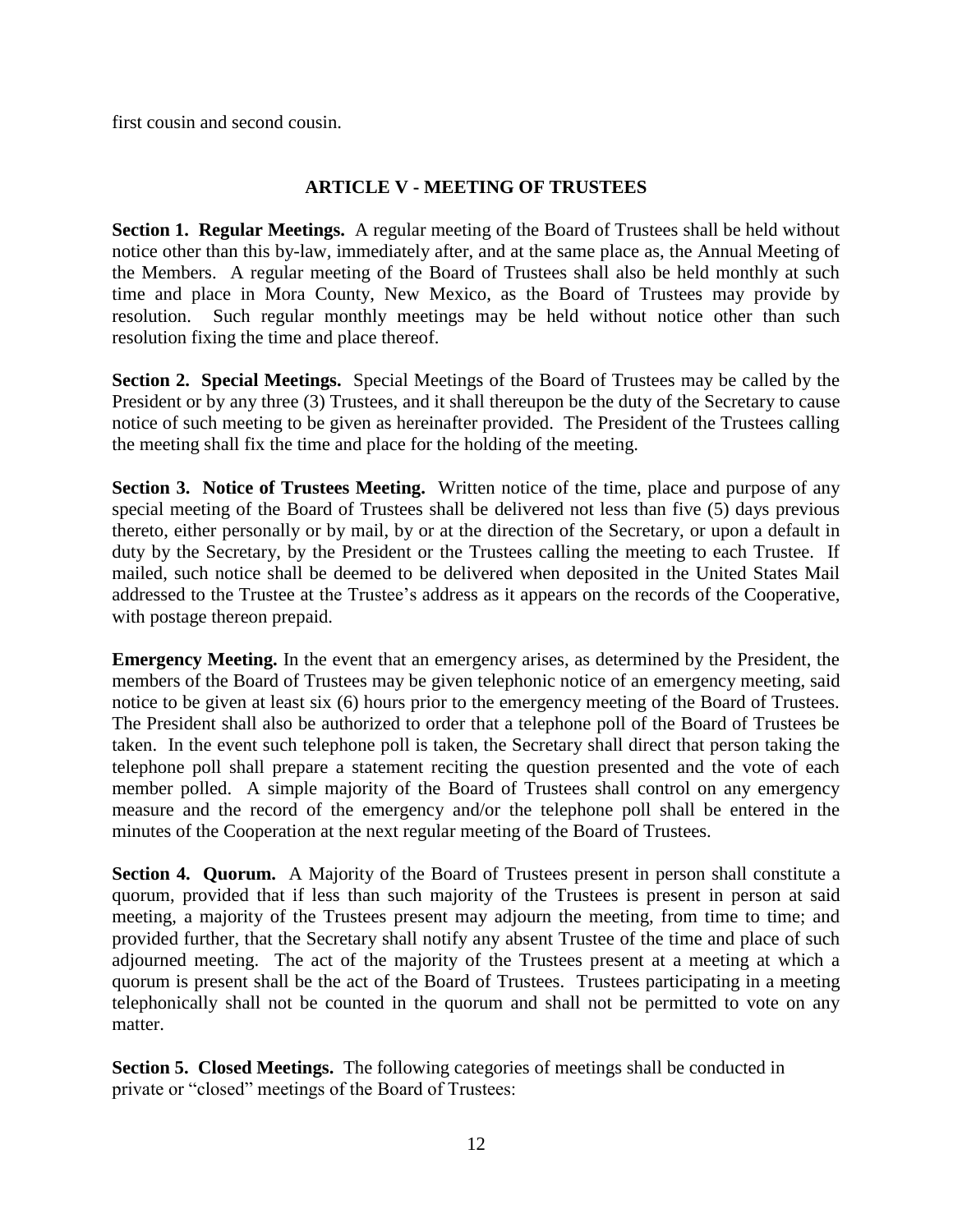- 1. Meetings concerning the legal affairs of the Cooperative;
- 2. Discussion of hiring, promotion, demotion, dismissal, assignment or resignation of or the investigation or consideration of complaints or charges against any employee, officer or trustee of the Cooperative; unless privacy is waived in writing by the employees, officer or trustee;
- 3. Deliberations of confidential business information, the disclosure of which could provide an unfair advantage in favor of other persons or entities;
- 4. The discussion of personally identifiable information about any member or individual, unless the member or individual requests otherwise;
- 5. Meetings for the discussion of collective bargaining or related matters;
- 6. Matters related to wholesale power, procurement contacts and sealed bids.
- 7. Meetings subject to the attorney–client privilege pertaining to threatened or pending litigation in which the Cooperative is or may become a participant;
- 8. Meetings for the discussion of the purchase, acquisition or disposal of real property; and
- 9. Those portions of meetings of committees or boards where strategic and long– range business plans or trade secrets are discussed.

Proceedings of closed meetings shall not be recorded and no formal action shall occur during a closed meeting. Following completion of any closed meeting, the minutes of the open meeting that was closed, or the minutes of the next open meeting if the closed meeting was separately scheduled, shall state that the matters discussed in the closed meeting were limited only to those specified in the motion for closure or in the notice of the separate closed meeting.

Disclosure of information subject to the Closed Meeting section of these Bylaws shall constitute a breach of fiduciary duty and said Trustee shall not be indemnified for legal expenses or liabilities relating to the disclosure.

### **ARTICLE VI - OFFICERS**

Section 1. Number. The Officers of the Cooperative shall be a President, Vice-President, Secretary/Treasurer and representatives to such electric utility boards as the Cooperative may be a member (e.g. Tri-State Electric Cooperative Board, New Mexico Rural Electric Cooperative Association).

**Section 2. Election and Term of Office.** The President, Vice-President and Secretary/Treasurer shall be elected annually. Representative to other electric utility boards of which the Cooperative is a member, shall be elected at such intervals as outlined by the by-laws of such Board. The Officers shall be elected by and from the Board of Trustees at the meeting of the Board of Trustees held directly after the annual meeting of the members. If the election of officers shall not be held at such meeting, such election shall be held as soon thereafter as may be convenient. Each officer shall hold office until the first meeting of the Board of Trustees following the next succeeding annual meeting or until the Trustee's successor shall have been elected and shall have qualified, or in the case of a representative to an electric utility board until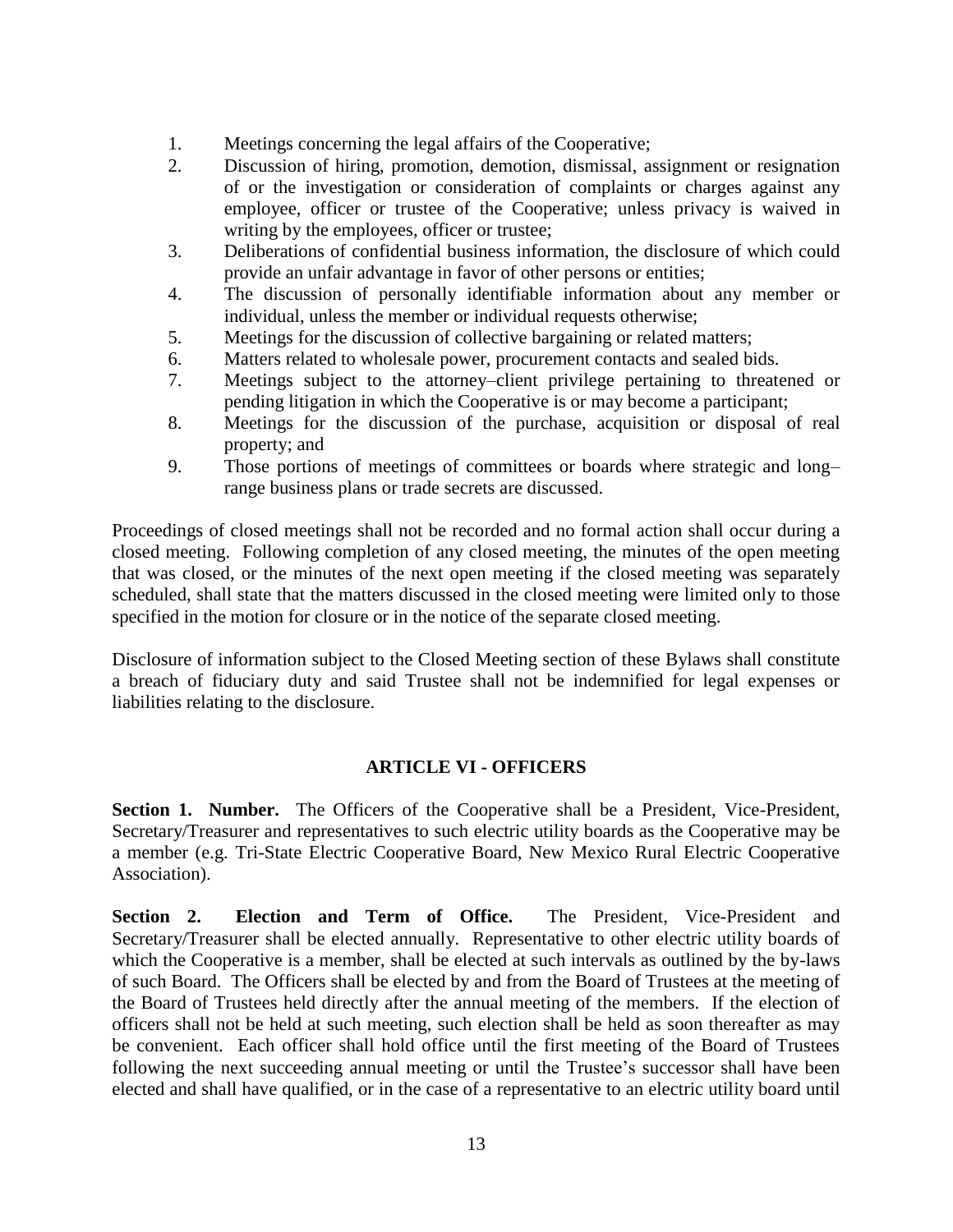the representative's term on the board shall have expired in accordance with the board's by-laws. A vacancy in any office shall be filled by the Board of Trustees for the unexpired portion of the term.

**Section 3. Removal of Officers and Agents by Trustees.** Any officer or agent elected or appointed by the Board of Trustees may be removed by the Board of Trustees whenever in its judgment the best interests of the Cooperative will be served thereby. Removal of such officer or agent shall require a majority of all members of the Board of Trustees.

### **Section 4. President.** The President shall:

- (a) be the principal executive officer of the Cooperative and, unless otherwise determined by the members of the Board of Trustees, shall preside at all meetings of the members and the Board of Trustees,
- (b) sign, with the Secretary, certificates of membership, the issuance of which shall have been authorized by the Board of Trustees, or the members, and may sign any deeds, mortgages, deeds of trust, notes, contracts or other instruments authorized by the Board of Trustees to be executed, except in cases in which signing and execution thereof shall be expressly delegated by the Board of Trustees or by-laws to some other officer or agent of the Cooperative, or shall be required by law to be otherwise signed or executed and,
- (c) in general, perform all duties incident to the office of President and such other duties as may be prescribed by the Board of Trustees from time to time.

Section 5. Vice-President. In the absence of the President, or in the event of the President's inability or refusal to act, the Vice-President shall perform the duties of President, and when so acting, shall have all the powers of, and be subject to all the restrictions upon, the President. The Vice-President shall also perform such other duties as from time to time may be assigned to him by the Board of Trustees.

**Section 6. Secretary.** The secretary shall:

- (a) keep the minutes of the meetings of the members and of the Board of Trustees in one or more books provided for that purpose.
- (b) See that all notices are duly given in accordance with these by-laws or as required by law.
- (c) Be custodian of the corporate records and of the Seal of the Cooperative and affix the Seal of the Cooperative to all certificates of member ships prior to the issue thereof and to all documents, the execution of which on behalf of the Cooperative under its seal, is duly authorized in accordance with the provisions of these by-laws.
- (d) keep a register of the name and post office addresses of all members,
- (e) sign, with the President, certificates of memberships, the issuance of which shall have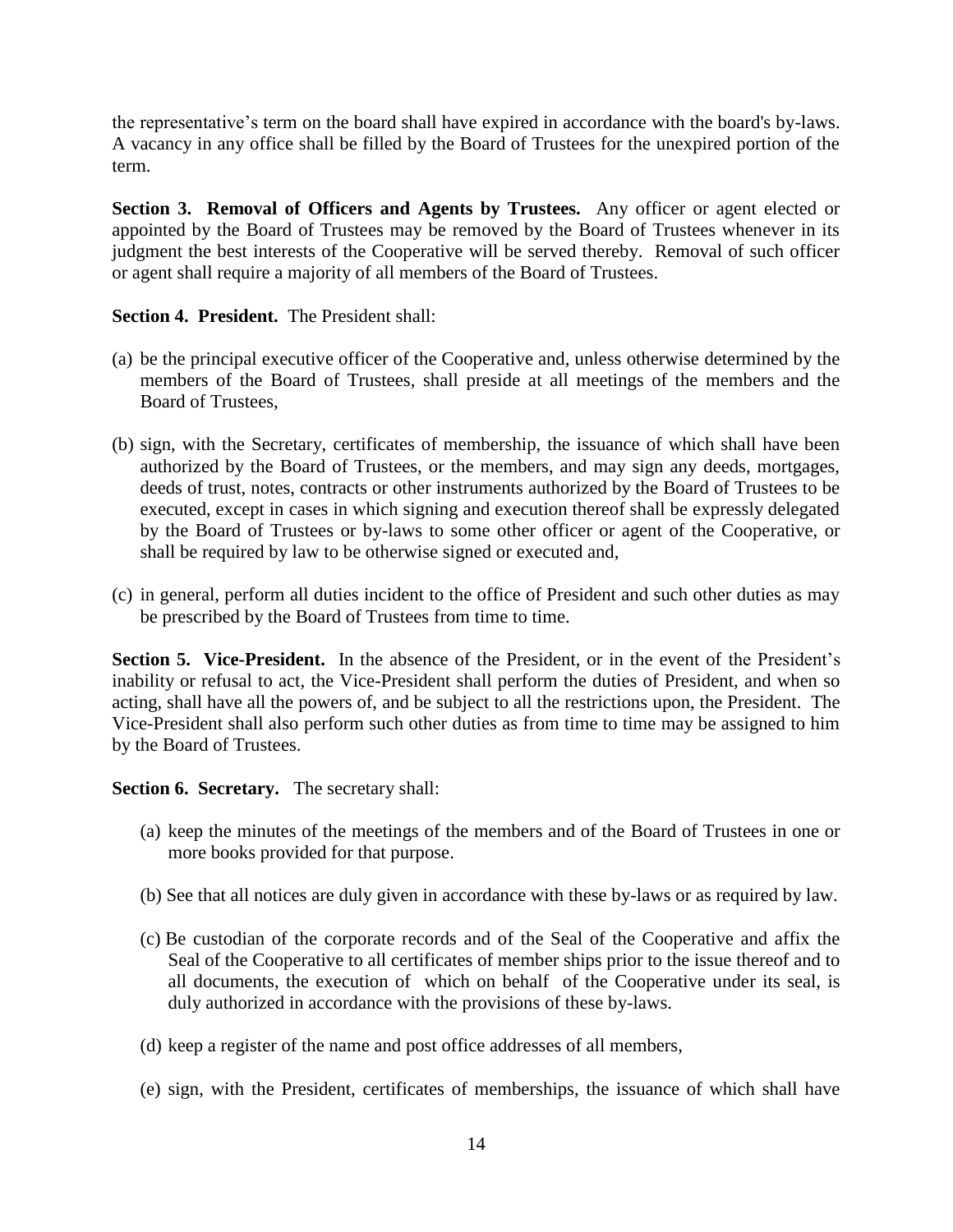been authorized by the Board of Trustees or the members,

- (f) have general charge of the books of the Cooperative in which a record of the members is kept,
- (g) keep on file at all times a complete copy of the articles of incorporation and the by-laws of the Cooperative containing all amendments thereto, which copy shall always be open to the inspection of any members, and at the expense of the Cooperative, forward a copy of the by-laws and of all amendments thereto to each member and,
- (h) in general perform all duties incident to the office of Secretary and such other duties as from time to time may be assigned to him by the Board of Trustees.

**Section 7. Treasurer.** The Treasurer shall:

- (a) have charge and custody of, and be responsible for, all funds and securities of the Cooperative,
- (b) be responsible for the receipt of the issuance of receipts for money due and payable to the Cooperative from any source whatsoever, and for the deposit of all such monies in the name of the Cooperative in such bank or banks as shall be selected in accordance with the provisions of the by-laws and,
- (c) in general perform all duties incident to the office of Treasurer and such other duties as from time to time may be assigned to him by the Board of Trustees.

**Section 8. Manager.** The Board may appoint a manager who may be, but who shall not be required to be a member of the Cooperative. The Manager shall perform such duties and exercise such authority as the Board of Trustees may from time to time vest in the Manager.

**Section 9. Bond of Officers.** The Treasurer and any officer or agent of the Cooperative charged with the responsibility for the custody of any of its funds or property shall give a bond in such sum and with such security as the Board of Trustee shall determine. The Board of Trustees in its discretion may also require any other officer, agent or employee of the cooperative to give bond in such amount and with surety as it shall determine.

**Section 10. Compensation.** The powers, duties and compensation of any officers, agent and employees shall be fixed by the Board of Trustees. The Cooperative shall indemnify trustees, officers, including the general manager, agents and employees, as provided for present or former trustees or officers in section 62-15-3Q, N.M.S.A., 1978. The Cooperative may purchase insurance to cover such indemnification.

**Section 11. Reports.** The Officers of the Cooperative shall submit at each Annual Meeting of the Members, reports covering the business of the Cooperative for the previous fiscal year. Such reports shall set forth the condition of the Cooperative at the close of such fiscal year.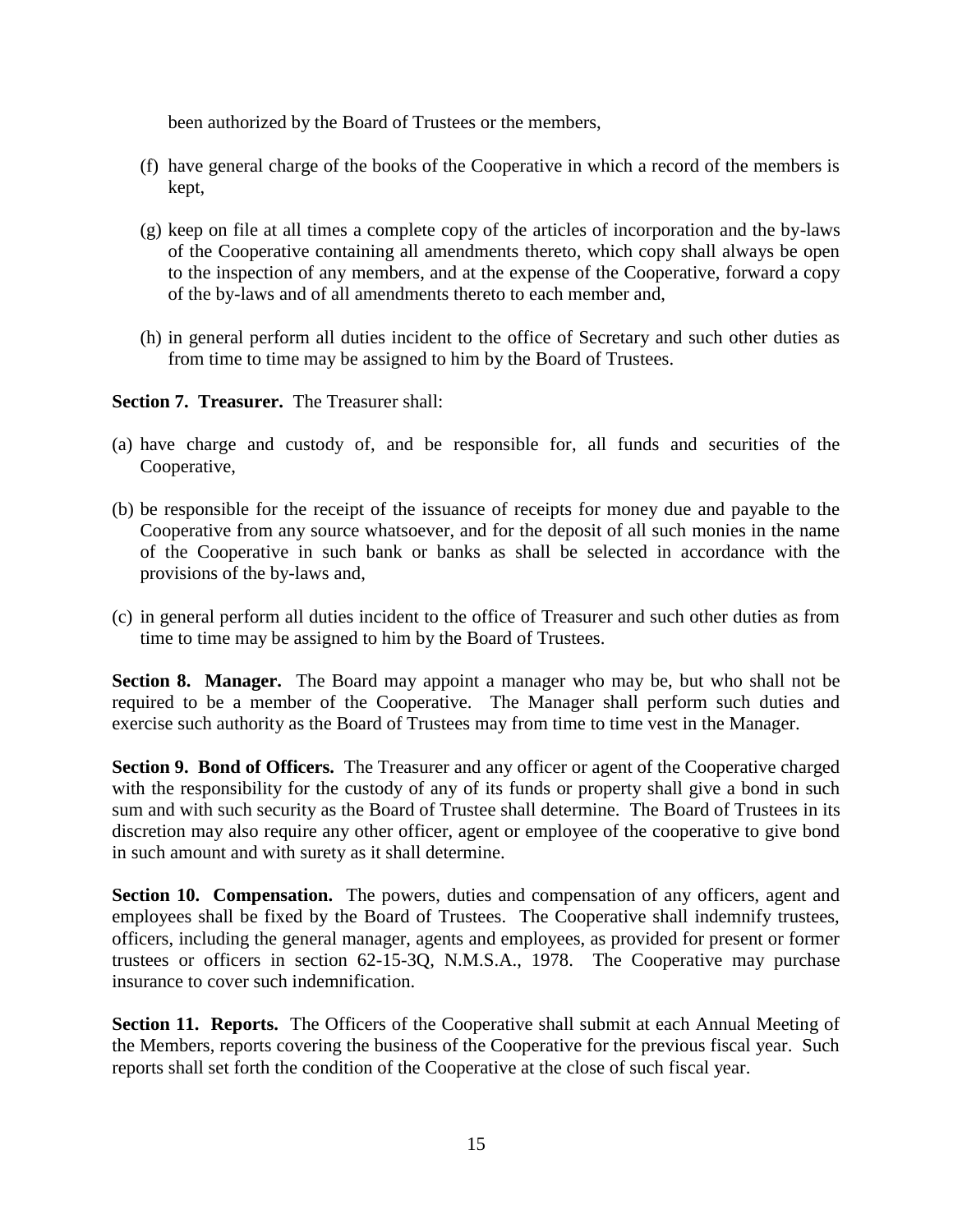#### **ARTICLE VII - DISPOSITION OF REVENUE AND RECEIPTS**

**Section 1. Interest of Dividends of Capital Prohibited.** The Cooperative shall, at all times, be operated on a Cooperative non-profit basis for the mutual benefit of its patrons. No interest dividends shall be paid or payable by the Cooperative on any capital furnished by its patrons.

**Section 2. Patronage Capital in Connection with Furnishing Electric Energy.** In furnishing electric energy, the Cooperative operation shall be so conducted that all patrons, members and non-members alike, will through their patronage, furnish capital for the Cooperative. In order to induce patronage and to assure that the Cooperative will operate on a non-profit basis, the Cooperative is obligated to account on a patronage basis to all its patrons, members and nonmembers alike, for all amounts received and receivable from the furnishing of electric energy in excess of operating costs and expenses properly chargeable against the furnishing of electric energy. All such amounts in excess of operating costs and expenses at the moment of receipt by the Cooperative are received with the understanding that they are furnished by the patrons, members and non-members alike, as capital. The Cooperative is obligated to pay by credits to a capital account for each patron all such amounts in excess of operating costs and expenses. The books and records of the Cooperative shall be set up and kept in such a manner that at the end of each fiscal year the amount of capital, if any, so furnished by each patron is clearly reflected and credited in the appropriate record to the capital account of each patron, and the Cooperative shall within a reasonable time after the close of the fiscal year notify each patron of the amount so credited to the patron's account. All such amounts credited to the capital account of any patron shall have the same status as though they had been paid to the patron in cash in pursuance of a legal obligation to do so and the patron had then furnished the Cooperative corresponding amounts for capital.

In the event of dissolution or liquidation of the Cooperative, after all outstanding indebtedness of the Cooperative shall have been paid, outstanding capital credits shall be retired without priority on a prorata basis before any payments are made on account of property rights of members. If, at any time prior to dissolution or liquidation, the Board of Directors shall determine that the financial condition of the Cooperative will not be impaired thereby, the capital then credited to patrons' accounts may be retired in full or in part. Any such retirements of capital furnished prior to June 27, 1986, shall be made in order of priority according to the year in which the capital was furnished and credited, the capital first received by the Cooperative, being first retired. After June 28, 1986, the Board of Trustees shall determine the method, basis, and priority and order of retirement, if any, for all amounts thereafter furnished as capital. Provided that the Board of Trustees shall have the power to adopt rules providing for the separate retirement of that portion of capital credited to the account of patrons which corresponds to capital (designated as investments in associated organizations-patronage capital and others) credited to the account of the Cooperative by organizations furnishing electric energy or providing financing to the Cooperative. These rules shall (a) establish a method for determining such portion of capital credited to each patron for each applicable year, (b) provide for separate identification on the Cooperative's books of such capital credited to the Cooperative's patrons, (c) provide for appropriate notification with respect to such capital credited to their accounts, (d) preclude a general retirement of other capital credited to patrons for the same year or of any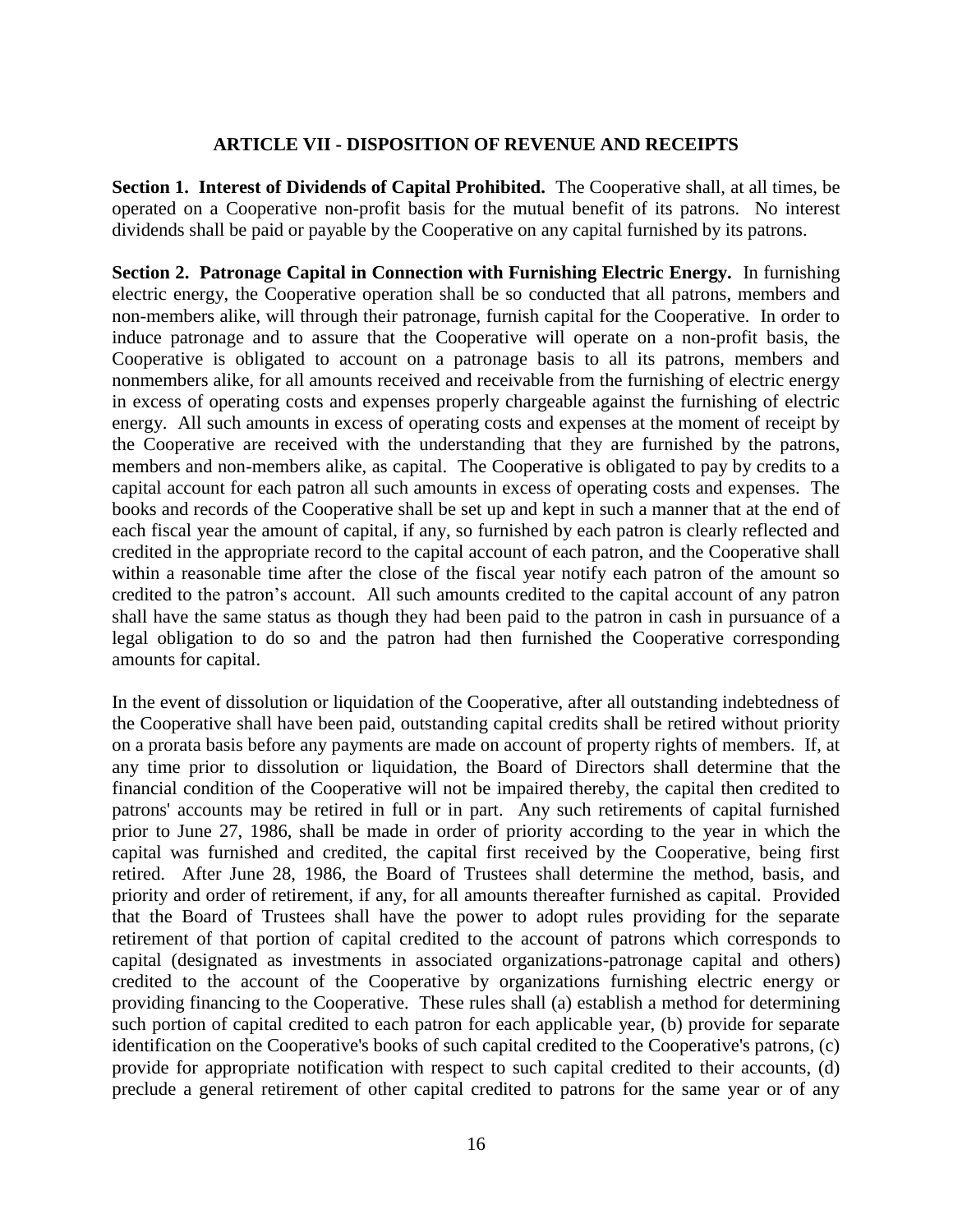capital credited to patrons for any year prior to the fiscal year. Capital credited to the account of each patron shall be assignable only on the books of the Cooperative pursuant to written instruction from the assignor and only to successors in interest or successors in occupancy in all or part of such patron's premises served by the Cooperative unless the Board of Trustees, acting under policies of general application, shall determine otherwise.

Notwithstanding any other provision of these by-laws, the Board of Trustees at its discretion, shall have the power at any time upon the death of any patron, who was a natural person, if the personal representatives of the patron's estate shall request in writing that the capital credited to any such patron be retired prior to the time such capital would otherwise be retired under the provisions of these by-laws, to retire capital credited to such patron immediately upon such terms and conditions as the Board of Trustees, acting under policies of general application, and the personal representatives of such patron's estate shall agree upon; provided however, that the financial condition of the Cooperative will not be impaired thereby; provided further, however, that the aggregate amounts so retired in any one year shall be set by the Board of Trustees each year, but the aggregate amount retired in any one year shall be a minimum of Twelve Thousand Dollars (\$12,000.00) and provided further, however, that, if acting under policies of general application to the amount mentioned above is not sufficient to retire the capital credited to any such patron or patrons, such patron or patrons shall have the capital credited to them retired in the next succeeding year, before any other retirements are made in such succeeding year. The patrons of the Cooperative, by dealing with the Cooperative, acknowledge that the terms and provisions of Articles of Incorporation and by-laws shall constitute and be a contract between the Cooperative and each patron, and both the Cooperative and the patrons are bound by such a contract, as fully as though each patron had individually signed a separate instrument containing such terms and provisions. The provisions of this article of the by-laws shall be called to the attention of each patron of the Cooperative by posting in a conspicuous place in the Cooperative's office.

# **Section 3. Creation of Mora-San Miguel Electric Education Foundation.**

### **3.1 Special right to assign.**

Members or patrons may assign all or any portion of their patronage capital, earned or credited or expected to be earned or credited in the future, to the Mora-San Miguel Electric Education Foundation, a charitable tax exempt trust, effective as of the date of assignment, subject in all cases to the Cooperative's prior lien for unpaid charges.

### **3.2 Assignment by failure to provide address.**

Notwithstanding any other by-law provision, capital credits and capital credit payments, notice or delivery of which cannot be made for failure of a patron or former patron to claim the same in person, or to furnish an effective mailing address for a period of two years after the Cooperative has mailed the same with sufficient postage to the last known address and to the last address provided to the Cooperative, or after the Cooperative had in good faith attempted to deliver such notice or payment, shall be and constitute an irrevocable gift by the patron to the Mora-San Miguel Electric Education Foundation, a charitable tax exempt trust of such credit or payment remaining after the Cooperative's prior claim for charges due has been satisfied.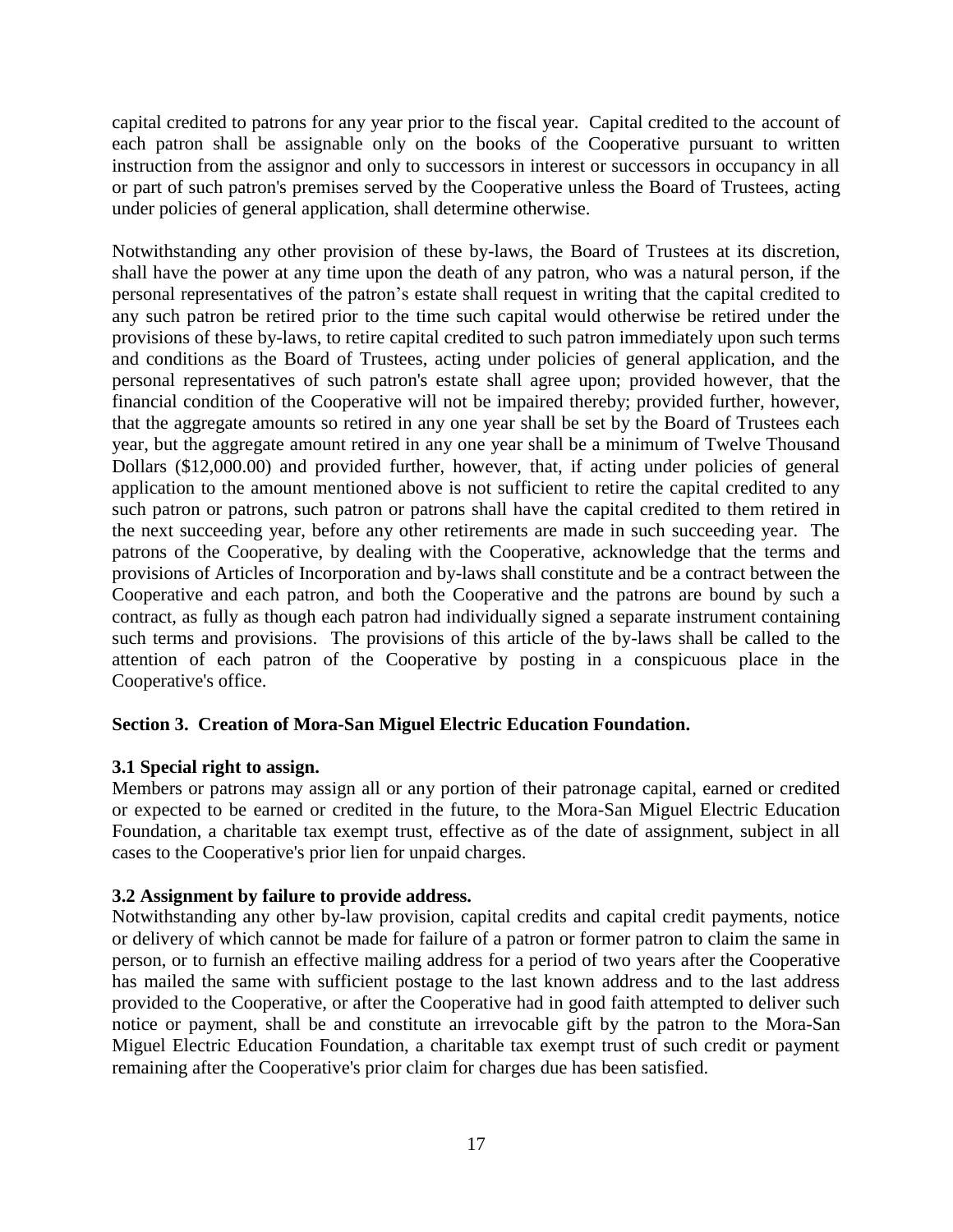#### **3.3 Charitable trust.**

It shall be the duty of the Cooperative to take the necessary steps to establish a tax exempt charitable trust and to obtain approval of the Internal Revenue Service of the United States and the New Mexico Taxation and Revenue Department and to cause to be named as Trustees the officers, from time to time, of the Cooperative being the President, Vice President, the Secretary, and Treasurer, who are to serve as trustees without compensation.

#### **3.4 Priority of Cooperative's claim for amounts due from patron.**

Nothing contained in this article shall be construed to deprive the Cooperative of its first lien against any capital credits to satisfy any unpaid electric bill of the patron; only that portion of capital credit or payment which is not needed to satisfy an unpaid balance for electric service may be transferred to the Mora-San Miguel Electric Education Foundation under the provisions hereof for the purpose of educational grants to our present active immediate families.

#### **3.5 Savings clause.**

If any portion of this article shall be held invalid or not effective to accomplish its purposes, the remaining portions of the article shall not be affected thereby and in no event shall this article be construed to adversely affect the exemption of the cooperative from liability for payment of income taxes on its revenues from the distribution of electricity to its patrons.

#### **3.6 Effective date.**

The benefits accruing members under the capital credits plan of operation under this article shall be retroactive and effective as of the first calendar year in which the records of the Cooperative show that its members and consumers for said year paid for electric service a sum in excess of the operating costs and expenses properly chargeable against the furnishings of such services.

### **ARTICLE VIII - DISPOSITION OF PROPERTY**

The Cooperative may not sell, convey, lease, exchange, transfer or otherwise dispose of all or any substantial portion of its property unless such sale, conveyance, lease, exchange, transfer or other disposition is authorized at a duly held meeting of the members thereof by the affirmative vote of not less than two thirds of all the members of the Cooperative, and unless the notice of such proposed sale, lease or other disposition shall have been contained in the notice of the meeting; provided, however, that notwithstanding anything herein contained, or any other provisions of law, the Board of Trustees of the Cooperative, without authorization by the members thereof, shall have full power and authority to authorize the execution and delivery of a mortgage or mortgages or a deed or deeds of trust upon, or the pledging, assignment for security purposes or encumbering of, any or all of the property, assets, rights, privileges, licenses, franchises and permits of the Cooperative, whether acquired or to be acquired and wherever situated, as well as the revenues and income therefrom, all upon such terms and conditions as the Board of Trustees shall determine, to secure any indebtedness of the Cooperative.

#### **ARTICLE IX - SEAL**

The Cooperative Seal of the Corporate shall be in the form of a circle and shall have inscribed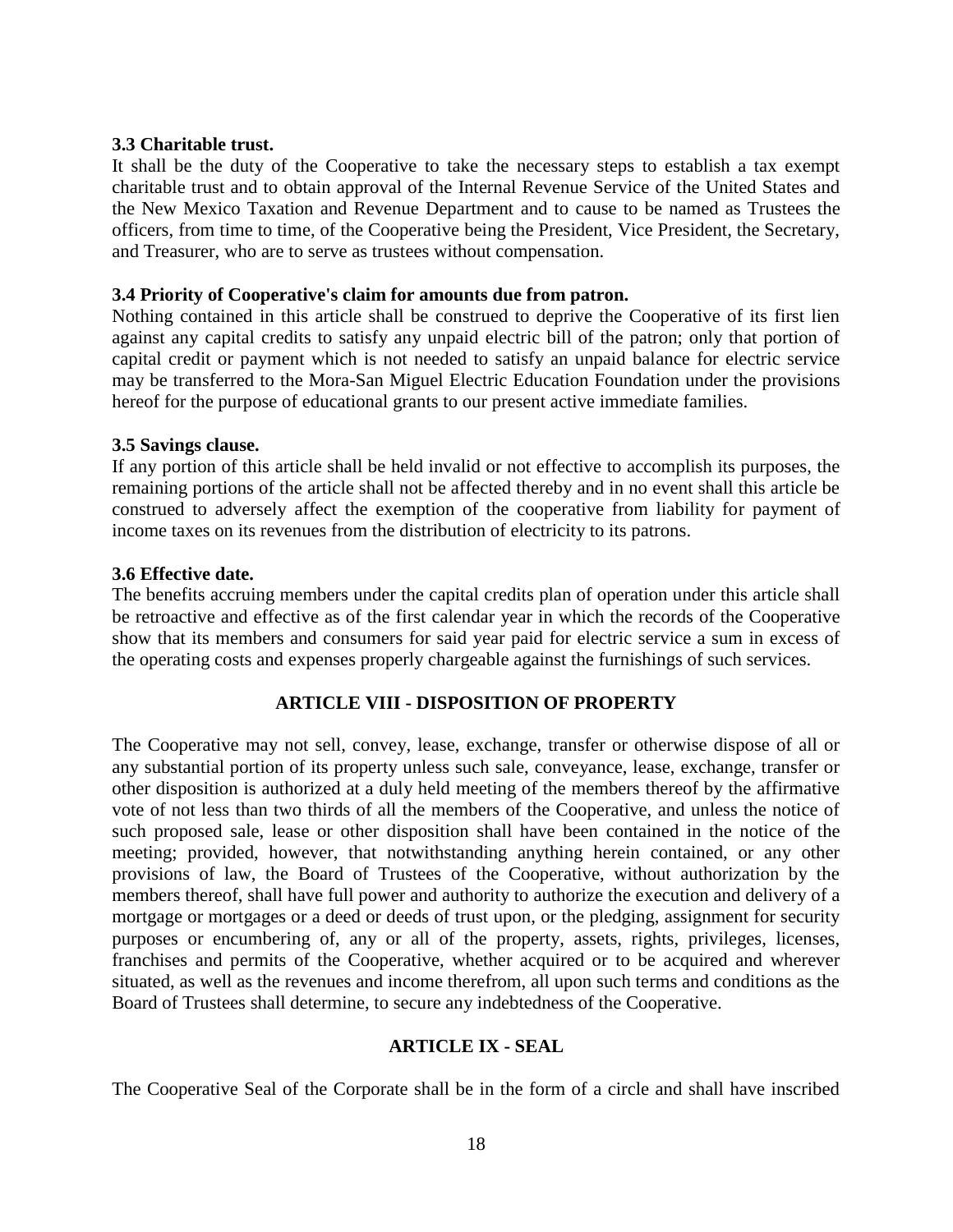there on the name of the Cooperative and the words "Cooperative Seal."

# **ARTICLE X - FINANCIAL TRANSACTION**

Section 1. Contracts. Except as otherwise provided in these by-laws, the Board of Trustees may authorize any officer or officers, agent or agents to enter into any contract or execute and deliver any instrument in the name and on behalf of the Cooperative, and such authority may be general or confined to specific instances.

**Section 2. Checks, Drafts, etc.** Except as otherwise provided by law or in these by-laws, all checks, drafts or other evidence of indebtedness issued to the name of the Cooperative shall be signed by such officer or officers, agent or agents, or employee or employees, of the Cooperative in such a manner as shall from time to time be determined by resolution of the Board of Trustees.

**Section 3. Deposits.** All funds of the Cooperative shall be deposited from time to time to the credit of the Cooperative in such bank or banks as the Board of Trustees may select.

**Section 4. Change in Rates.** Written notice shall be given to the Administrator of the Rural Utility Service of the United States of America not less than ninety (90) days prior to the date upon which any proposed change in rates charged by the Cooperative for electric energy becomes effective.

**Section 5. Fiscal Year.** The fiscal year of the Cooperative shall begin on the first day of January and end on the thirty-first day of December of the same year.

# **ARTICLE XI - MISCELLANEOUS**

**Section 1. Membership in other Organizations.** The Cooperative shall not become a member of any organization without an affirmative vote of the members at a meeting called as provided in these by-laws, and the notice of said meeting shall specify that action is to be taken upon such proposed membership as an item of business.

**Section 2. Waiver of Notice.** Any member or Trustee may waive in writing, any notice of a meeting required to be given by these by laws. The attendance of a member or Trustee at any meeting shall constitute a waiver of notice of such meeting by such member or Trustee, except in case a member or Trustee shall attend a meeting for the express purpose of objecting to the transaction of any business because the meeting shall not have been lawfully called or convened.

**Section 3. Policies, Rules, Regulations, Rate Schedules, Regulatory Filings, Reports and Contracts.** The Board shall have power to approve, make, adopt, amend, abolish and promulgate such policies, rules, regulations, rate classifications, rate schedules, contracts, security deposits and any other types of deposits, payments or charges, including contributions in aid of construction, not inconsistent with law or the Cooperative's Articles of Incorporation or Bylaws, as it may deem advisable for the management, administration and regulation of the business and affairs of the Cooperative.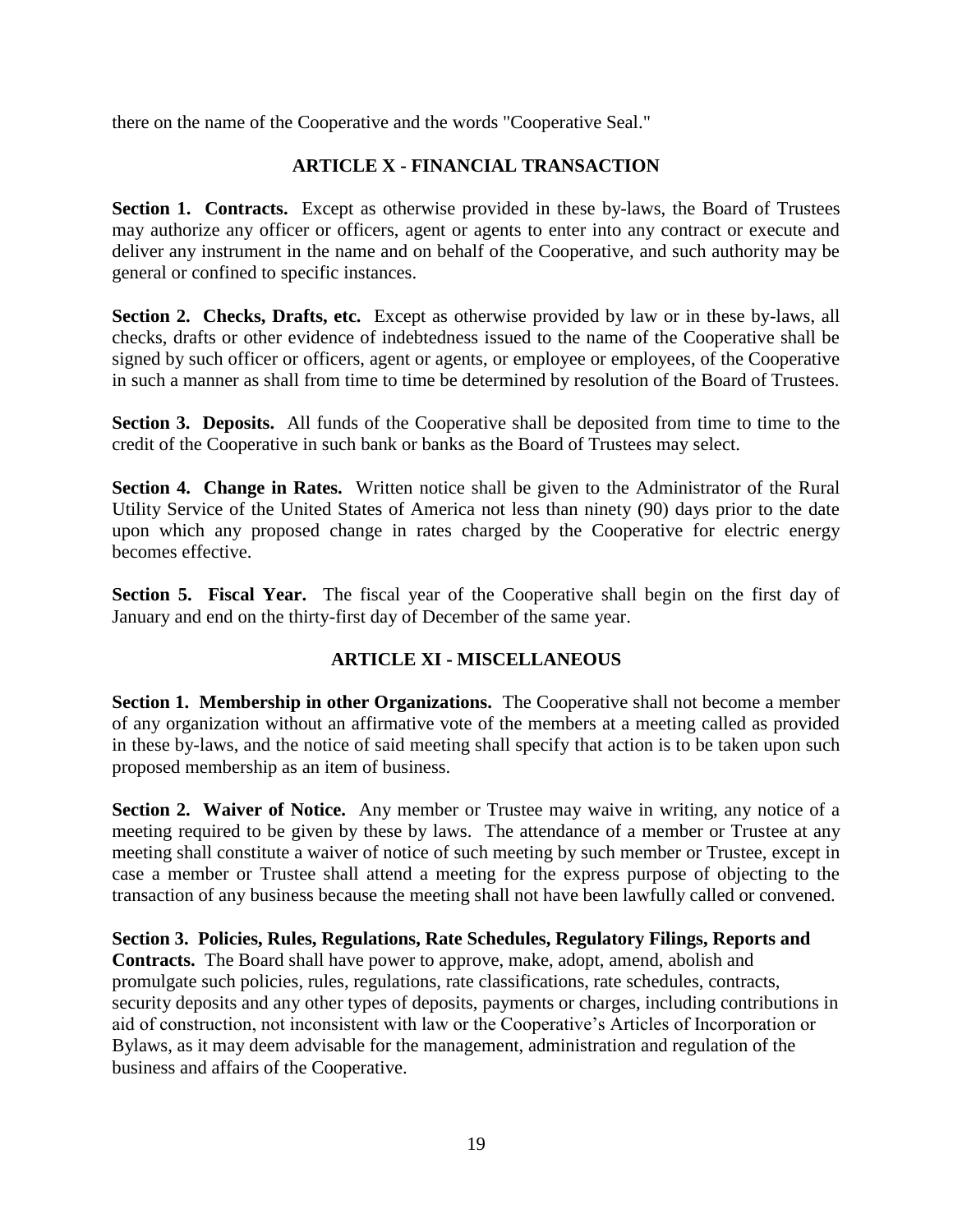**Section 4. Accounting System and Reports.** The Board of Trustees shall cause to be established and maintained a complete accounting system which shall conform, so long as the Cooperative is indebted to the Government or any agency or instrumentality thereof, to such accounting system as may from time to time be designated by the Administrator of the Rural Utility Services of the United States of America. All accounts of the Cooperative shall be examined by a committee of the Trustees appointed by the Board of Trustees which shall render reports to the Board of Trustees at least four times a year at regular meetings of the Board of Trustees. The Board of Trustees shall also, after the close of each fiscal year, cause to be made a full and complete audit of the accounts, books and financial condition of the Cooperative as of the end of such fiscal year. Such audit reports shall be submitted to the members at the annual meeting next following the close of such fiscal year.

**Section 5.** The cooperative shall not refund any membership fee paid by any member

Section 6. In the event the membership certificate is not surrendered after termination of membership death or otherwise, the membership fee shall be transferred to the operating funds of the Cooperative and all rights to its return shall cease.

**Section 7.** Membership fees paid are not to be considered as deposits and no interest on such fees shall be paid by the Cooperative. Such fees are voluntarily paid for the privilege of exercising the rights of a member of the Cooperative.

**Section 8.** The application for a membership and granting of the same shall be construed as the granting to The Cooperative of an easement, or easements for the construction, erection and maintenance of its electric lines, poles, and guys and guy wires over and across the property of such member, and such member's heirs, assigns or successors. Termination of membership shall not terminate such grant of easement or easements unless released by the Cooperative.

**Section 9. Area Coverage.** The Board will endeavor to see that electric service is extended to all unserved persons within the Cooperative service area who, consistent with Board policies, (a) desire such service, and (b) meet all reasonable requirements established by the Cooperative as a condition of such service.

**Section 10. Headquarters.** The headquarters for Mora-San Miguel Electric Cooperative shall be in the town of Mora, County of Mora, State of New Mexico. Headquarters relocation shall be authorized by the affirmative vote of not less than two-thirds vote of all the active members of the Cooperative at the annual meeting.

### **ARTICLE XII - AMENDMENTS**

Unless otherwise provided in these Bylaws or N.M. Stat. Ann. § 62–15–7 (2013), these Bylaws may be adopted, amended, or repealed ("Amended") by the affirmative ballot vote of the majority of the members voting in person at any regular Annual Meeting or Special Meeting called for that purpose, a quorum being present.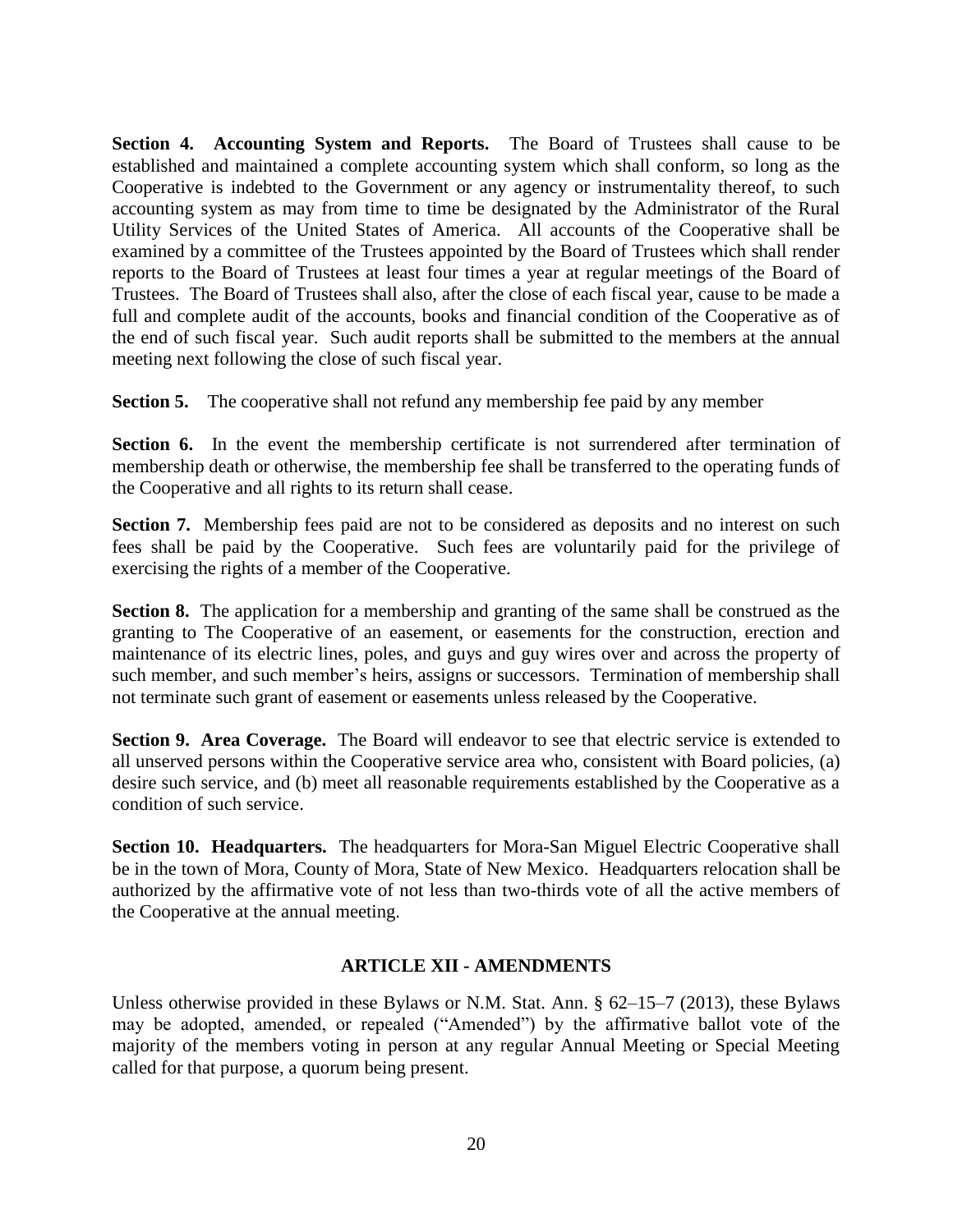Notice of any Member Meeting at which the Members will consider a proposed Bylaw Amendment must:

- 1. State that the purpose, or one (1) of the purposes, of the Meeting is to consider the proposed Bylaw Amendment;
- 2. Contain, or be accompanied by, a copy or summary of the proposed Bylaw Amendment.

Upon resolution of a majority of those present and voting at an Annual or Special Member Meeting, at which a quorum is present, recommending an amendment of the Bylaws in a particular way, the Cooperative will bring a recommendation back to the membership at its next Annual Meeting or Special Meeting called for the purpose of considering the proposed Bylaw amendment, or alternatively publish a response in a newsletter or other correspondence to the Membership on action proposed by the Trustees in response to the resolution.

Except for amendments relating to the sale or disposition of Cooperative assets or territory, any group of members may by petition containing the names, authenticated signatures, addresses of not less than fifty (50) non-suspended Members in each District or ten percent (10%) of the cooperative's Total Membership, have a proposed Bylaw amendment included in the agenda and put to vote at the next Annual Meeting, so long as the petition is received by the Cooperative not less than 180 days prior to the Annual Meeting.

Corrections of typographical errors, adjustments to formatting or other non-substantive modification of the Bylaws shall not be considered "amendments" hereunder and may be made in the ordinary course of business upon approval in an open meeting of the Board of Trustees.